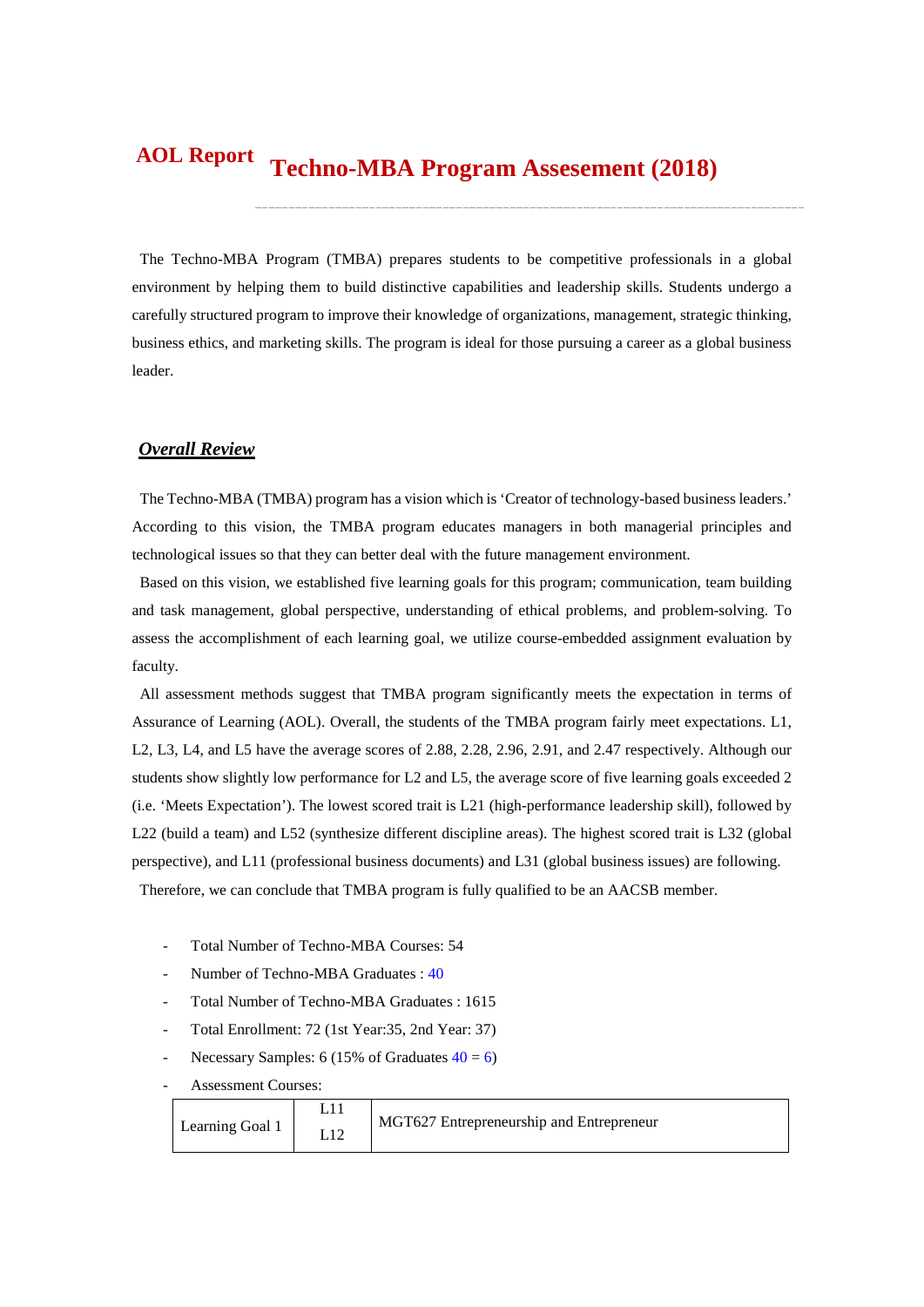| Learning Goal 2 | L21      | MGT561 Corporate Financial Policy        |  |  |
|-----------------|----------|------------------------------------------|--|--|
|                 | L22      |                                          |  |  |
| Learning Goal 3 | $L_{31}$ | MGT627 Entrepreneurship and Entrepreneur |  |  |
|                 | L32      |                                          |  |  |
|                 | L41      | MGT511 Strategic Management              |  |  |
| Learning Goal 4 | L42      |                                          |  |  |
|                 | L51      |                                          |  |  |
| Learning Goal 5 | L52      | MGT511 Strategic Management              |  |  |
|                 | L53      |                                          |  |  |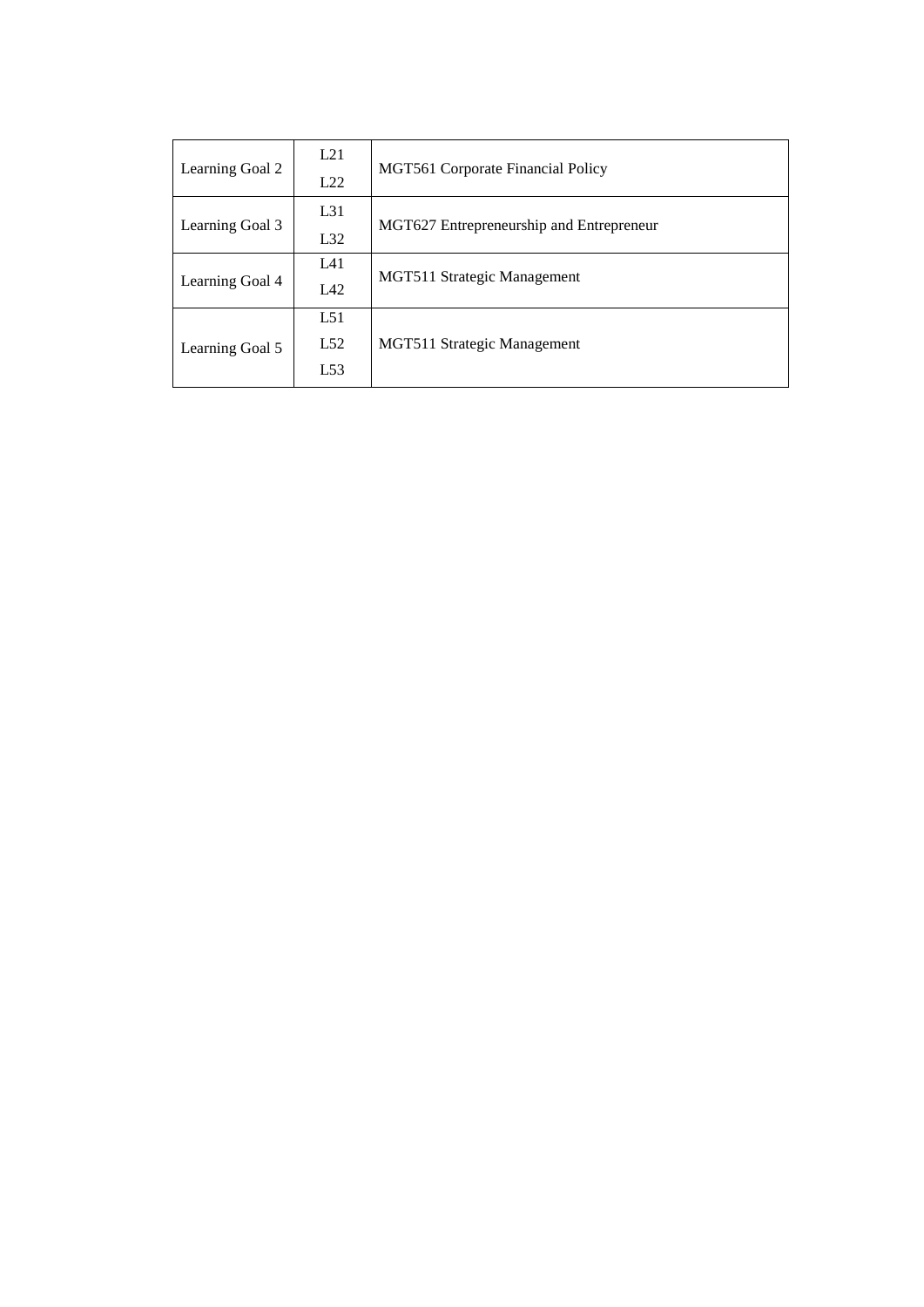## *Overview of Assessment*

| T-MBA Program Assessment: Learning Goal 1                                                                                                                                    |                                         |                                                                                                                                  |  |  |  |  |
|------------------------------------------------------------------------------------------------------------------------------------------------------------------------------|-----------------------------------------|----------------------------------------------------------------------------------------------------------------------------------|--|--|--|--|
| Learning Goal: Our graduates will be effective communicators.                                                                                                                |                                         |                                                                                                                                  |  |  |  |  |
| <b>Learning Objective</b>                                                                                                                                                    | <b>Sample</b>                           | <b>Methods</b>                                                                                                                   |  |  |  |  |
| (L11) Our student will produce professional<br>business documents.<br>(L12) Our students will deliver effective<br>presentation accompanied with proper media<br>technology. | Students enrolled in<br>$MGT627 (N=10)$ | - (L11) Course-embedded<br>assignment evaluation by<br>faculty<br>- (L12) Course-embedded<br>assignment evaluation by<br>faculty |  |  |  |  |
| Findings<br>- The average scores for L11 and L12 are 2.94 and 2.81, respectively                                                                                             |                                         |                                                                                                                                  |  |  |  |  |
| - The average score exceeded level 2 performance (Meet Expectations) using the course embedded<br>survey, L11 and L12 in the MGT627 course.                                  |                                         |                                                                                                                                  |  |  |  |  |

- Most students in MGT627 produce professional business documents (93.8%) and deliver effective presentations accompanied with proper media technology (84.3%) above expectations. They are effective communicators.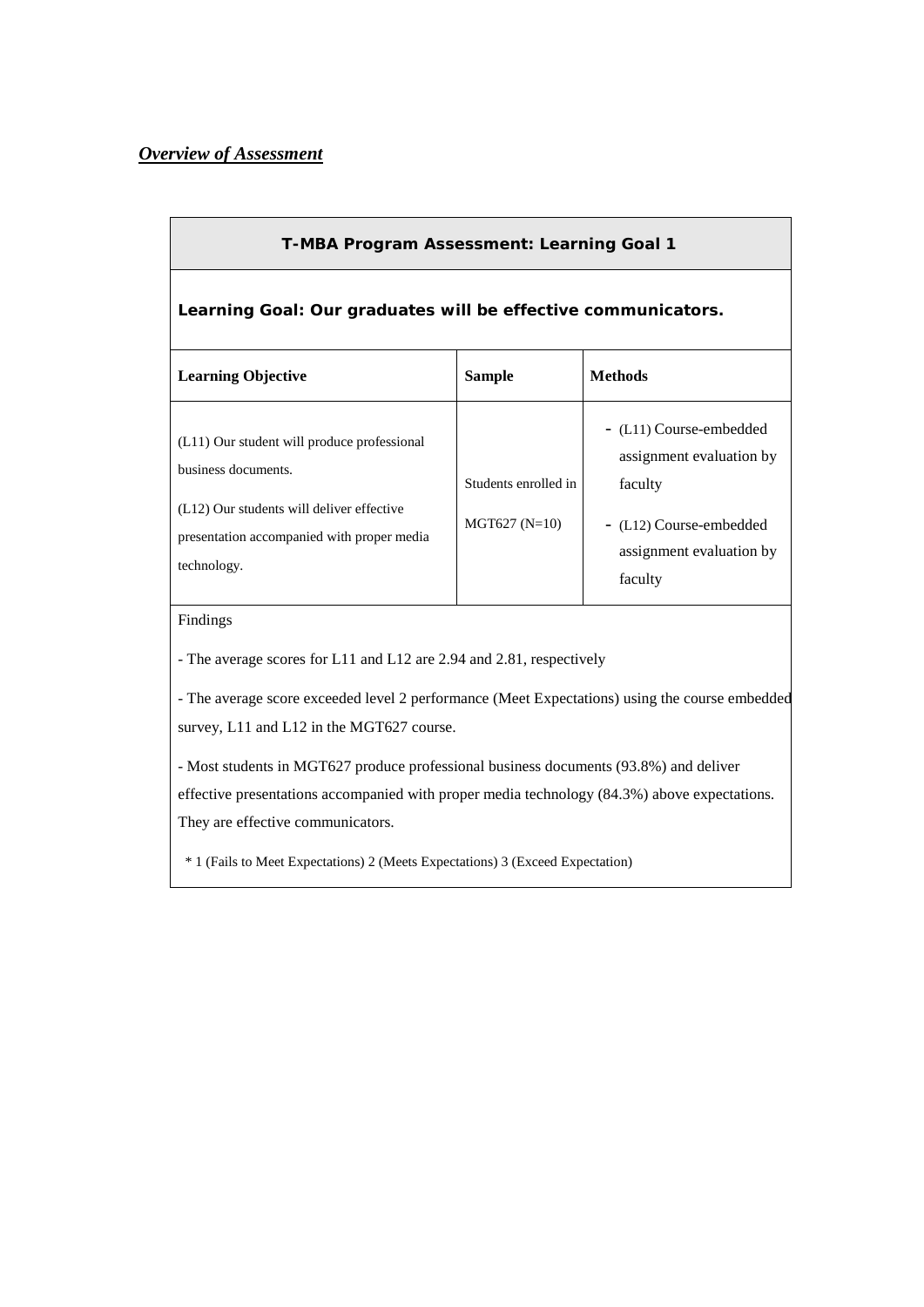# **Learning Goal: Our graduates will use team building and highperformance management behaviors to lead a team task successfully.**

| <b>Learning Objective</b>                                                                                                               | <b>Sample</b>                           | <b>Methods</b>                                                                                                                   |
|-----------------------------------------------------------------------------------------------------------------------------------------|-----------------------------------------|----------------------------------------------------------------------------------------------------------------------------------|
| (L21) Our students will have high-performance<br>leadership skill.<br>(L22) Our students will know how to build a team<br>successfully. | Students enrolled in<br>$MGT561 (N=13)$ | - (L21) Course-embedded<br>assignment evaluation<br>by faculty<br>- (L22) Course-embedded<br>assignment evaluation<br>by faculty |

### Findings

- The average scores for L21 and L22 are 2.25 and 2.31, respectively

- The average score exceeded level 2 performance (Meet Expectations) using the course embedded survey, L21 and L22 in the MGT561 course.

- One-third of students in MGT561 show that they have high level of leadership skill (32.3%) and also understand how to build a team successfully (36.5%) above expectations. Thus, most TMBA students have powerful leadership and team building ability.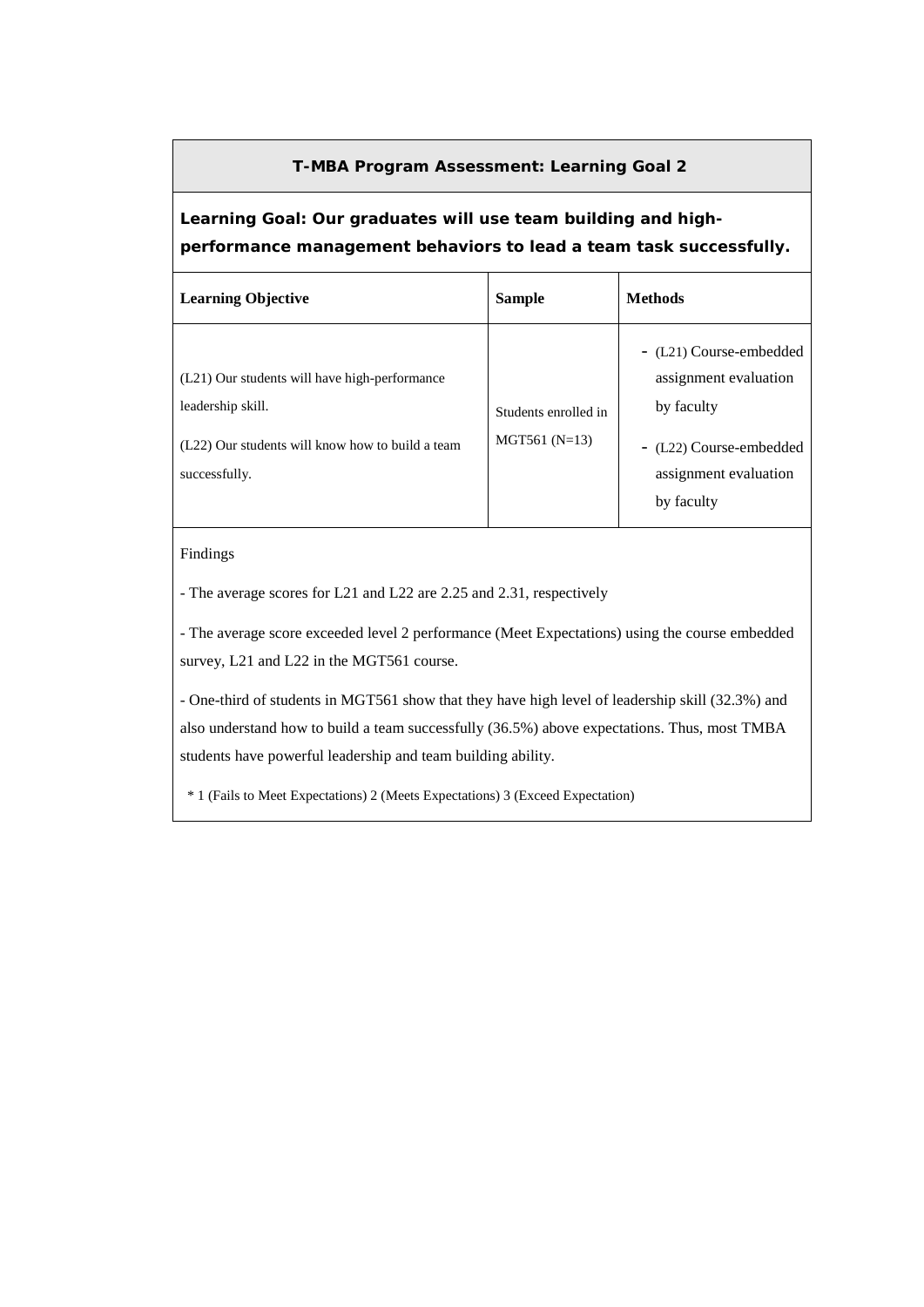# **Learning Goal: Our graduates will have a global perspective.**

| <b>Learning Objective</b>                                                                                                                                                                                                             | <b>Sample</b>                           | <b>Methods</b>                                                                                                                   |
|---------------------------------------------------------------------------------------------------------------------------------------------------------------------------------------------------------------------------------------|-----------------------------------------|----------------------------------------------------------------------------------------------------------------------------------|
| (L31) Our student will understand global business<br>issues and relate current issues to emerging business<br>opportunities.<br>(L32) Our students will have command of business<br>English or other language of major global market. | Students enrolled in<br>$MGT627 (N=10)$ | - (L31) Course-embedded<br>assignment evaluation by<br>faculty<br>- (L32) Course-embedded<br>assignment evaluation by<br>faculty |

### Findings

- The average scores for L31 and L32 are 2.93 and 3.00, respectively

- The average score exceeded level 2 performance (Meet Expectations) using the course embedded survey, L31 and L32, in the **MGT627** course.

- Most TMBA students understand global business issues (92.5%) and relate current issues in emerging business opportunities (100%) above expectations.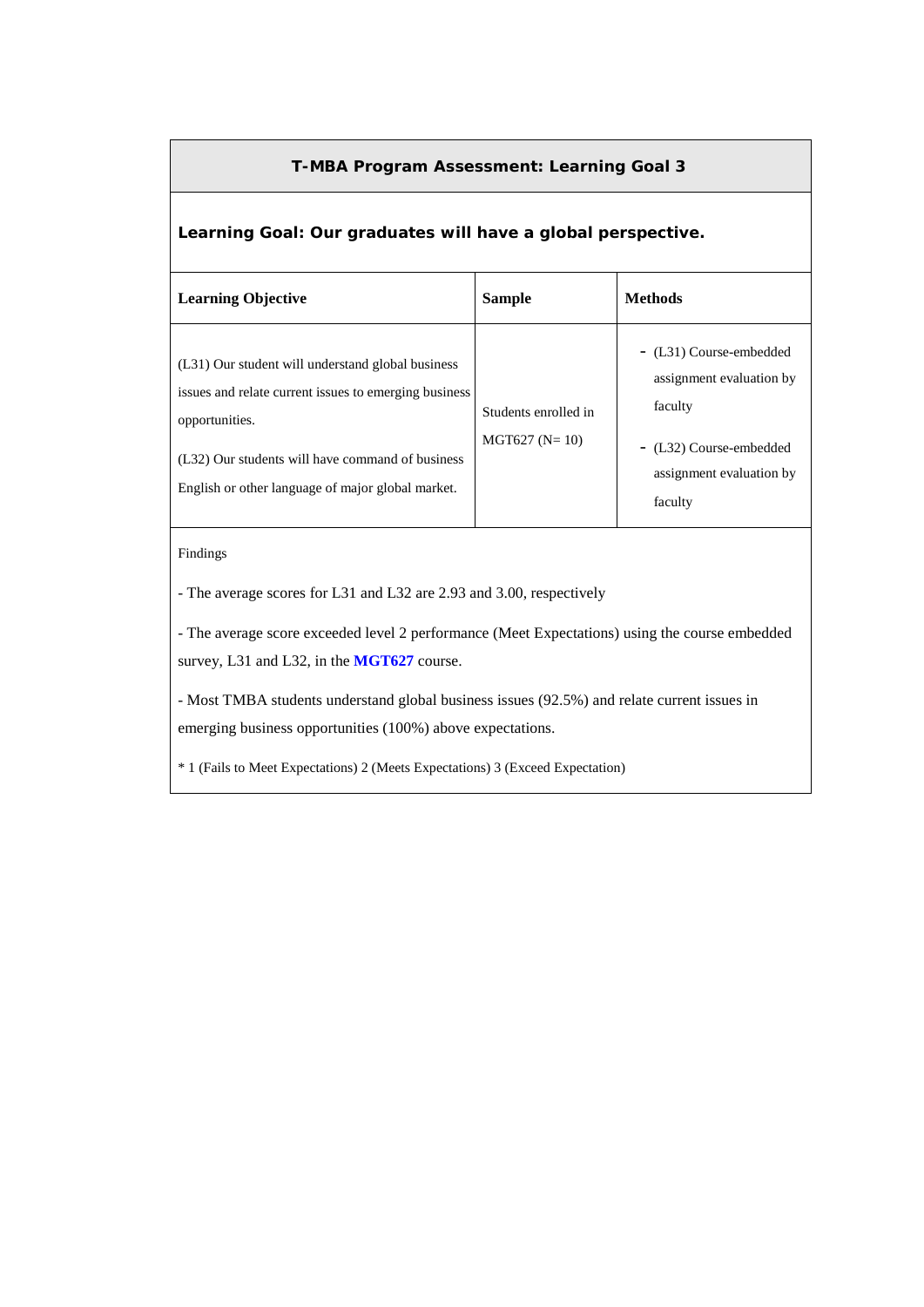### **Learning Goal: Our graduates will understand the gravity of ethical behavior and corporate social responsibility.**

| <b>Learning Objective</b>                                                                                                                                                                                                                | <b>Sample</b>                           | <b>Methods</b>                                                                                                                   |
|------------------------------------------------------------------------------------------------------------------------------------------------------------------------------------------------------------------------------------------|-----------------------------------------|----------------------------------------------------------------------------------------------------------------------------------|
| (L41) Our student will identify ethical<br>and social dilemma and be able to<br>recognize and evaluate alternative courses<br>of action.<br>(L42) Our students will know the<br>professional code of conduct within their<br>discipline. | Students enrolled in<br>$MGT511 (N=22)$ | - (L41) Course-embedded<br>assignment evaluation by<br>faculty<br>- (L42) Course-embedded<br>assignment evaluation by<br>faculty |

#### Findings

- The average scores for L41 and L42 are 2.86 and 2.95, respectively

- The average score exceeded level 2 performance (Meet Expectations) using the course embedded survey, L41 and L42 in MGT511 course.

- Most TMBA students in MGT511 identify ethical and social dilemmas (90.9%) and are able to recognize and evaluate alternative courses of action. Also, most students in MGT511 know the professional code of conduct within their discipline (97.0%) above expectations.

- In conclusion, most TMBA students understand the gravity of ethical behavior and corporate social responsibility.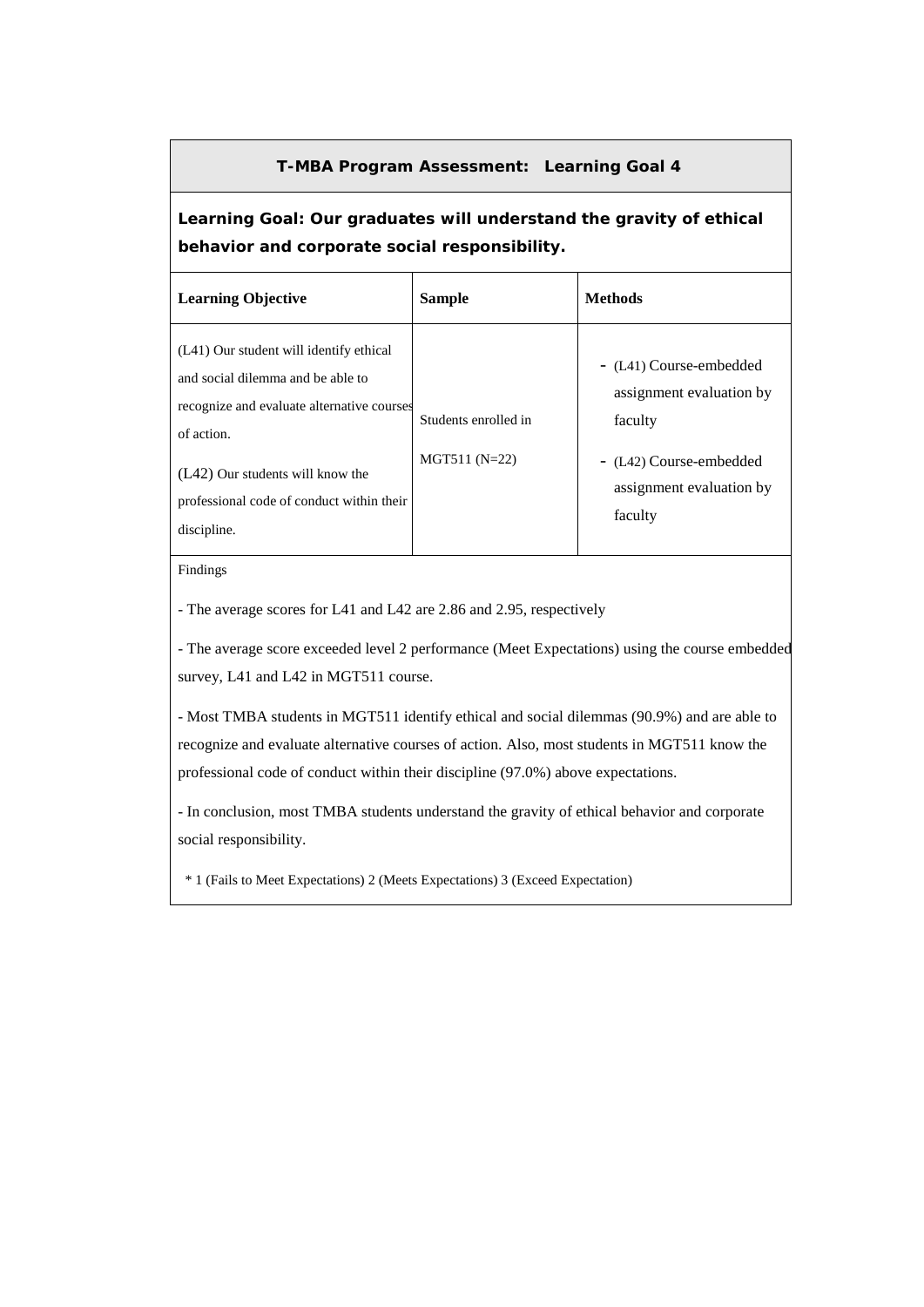**Learning Goal: Our graduates will be able to strategically and cross disciplinarily analyze business cases and to use appropriate analytical tools in solving business problems.**

| <b>Learning Objective</b>                                                                                                                                                                                                                                                                                                          | <b>Sample</b>                           | <b>Methods</b>                                           |
|------------------------------------------------------------------------------------------------------------------------------------------------------------------------------------------------------------------------------------------------------------------------------------------------------------------------------------|-----------------------------------------|----------------------------------------------------------|
| (L51) Our student will be able to<br>strategically analyze business cases and will<br>demonstrate the ability of sound business<br>judgment.<br>(L52) Our students will synthesize different<br>discipline areas.<br>(L53) Our student will use appropriate<br>analytical technique to analyze data and<br>solve business problem. | Students enrolled in<br>$MGT511 (N=22)$ | - Course-embedded<br>assignment evaluation by<br>faculty |

Findings

- The average scores for L51, L52, and L53 are 2.64, 2.36, and 2.41, respectively

- The average score exceeded level 2 performance (Meet Expectations) using the course embedded survey, L51, L52 and L53 in the MGT511 course.

- Most TMBA students in MGT511 are able to strategically (64.3%) and cross-disciplinarily (36.4%) analyze complex business cases and use appropriate analytical tools in solving business problems (40.9%) above expectations.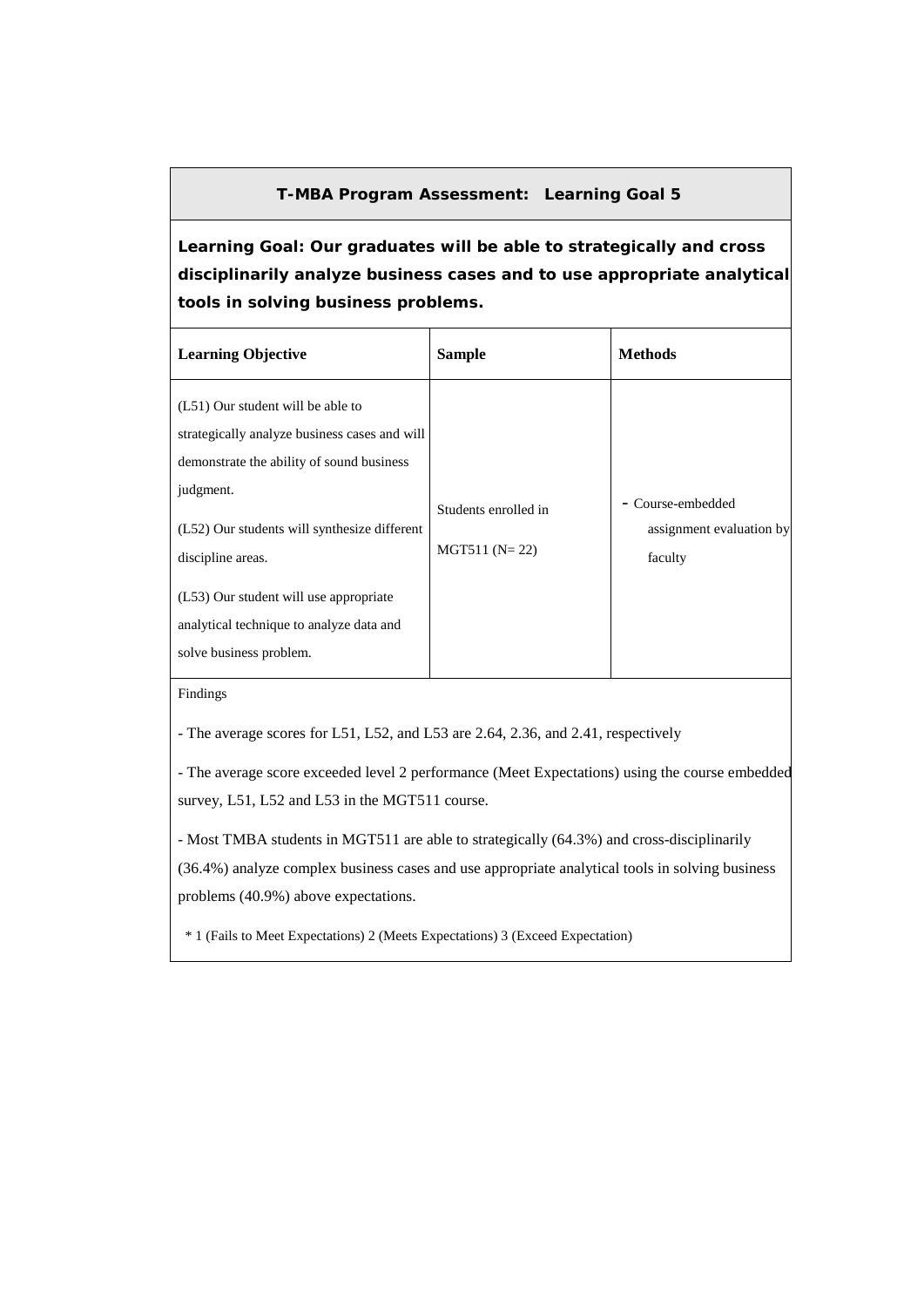# *Data Analysis and Results*

|                                                               | <b>Assessment Learning Goal 1(L11): MGT627</b>     |                                                                  |                                                                                    |                                                  |                                               |                                |                                                           |                                       |  |
|---------------------------------------------------------------|----------------------------------------------------|------------------------------------------------------------------|------------------------------------------------------------------------------------|--------------------------------------------------|-----------------------------------------------|--------------------------------|-----------------------------------------------------------|---------------------------------------|--|
| L11. Our student will produce professional business documents |                                                    |                                                                  |                                                                                    |                                                  |                                               |                                |                                                           |                                       |  |
|                                                               |                                                    |                                                                  |                                                                                    | Course-embedded assignment evaluation by faculty |                                               |                                |                                                           |                                       |  |
|                                                               |                                                    |                                                                  |                                                                                    | L11 (Trait)                                      |                                               |                                |                                                           |                                       |  |
| <b>Student</b><br>number                                      | 1. Clear<br>introduc<br>tion and<br>backgro<br>und | 2.<br><b>Disciplin</b><br>e-related<br>concepts<br>and<br>issues | 3.<br><b>Internall</b><br>$\mathbf y$<br>consisten<br>$\mathbf t$<br>argumen<br>ts | 4. Logic<br>and<br>organiza<br>tion              | 5<br><b>Consiste</b><br>nt<br>conclusi<br>ons | 6. Style<br>and<br>gramma<br>r | 7.<br><b>Effective</b><br>literatur<br>e search<br>skills | 8.<br><b>Docume</b><br>nts<br>sources |  |
| $\mathbf{1}$                                                  | 3                                                  | 3                                                                | 3                                                                                  | 3                                                | 3                                             | 3                              | $\overline{3}$                                            | $\overline{3}$                        |  |
| $\overline{2}$                                                | 3                                                  | 3                                                                | 3                                                                                  | 3                                                | 3                                             | $\overline{2}$                 | 3                                                         | $\overline{3}$                        |  |
| 3                                                             | 3                                                  | $\overline{2}$                                                   | 3                                                                                  | $\overline{2}$                                   | 3                                             | $\overline{2}$                 | 3                                                         | 3                                     |  |
| $\overline{4}$                                                | 3                                                  | 3                                                                | 3                                                                                  | 3                                                | 3                                             | 3                              | 3                                                         | 3                                     |  |
| 5                                                             | 3                                                  | 3                                                                | 3                                                                                  | 3                                                | 3                                             | 3                              | 3                                                         | 3                                     |  |
| 6                                                             | 3                                                  | 3                                                                | 3                                                                                  | 3                                                | 3                                             | $\overline{2}$                 | 3                                                         | 3                                     |  |
| $\overline{7}$                                                | 3                                                  | 3                                                                | 3                                                                                  | 3                                                | 3                                             | 3                              | 3                                                         | 3                                     |  |
| 8                                                             | 3                                                  | 3                                                                | 3                                                                                  | 3                                                | 3                                             | 3                              | 3                                                         | $\overline{3}$                        |  |
| 9                                                             | 3                                                  | 3                                                                | 3                                                                                  | 3                                                | 3                                             | 3                              | 3                                                         | 3                                     |  |
| 10                                                            | 3                                                  | 3                                                                | 3                                                                                  | 3                                                | 3                                             | 3                              | 3                                                         | 3                                     |  |
| 3 point total                                                 | 10                                                 | 9                                                                | 10                                                                                 | 9                                                | 10                                            | $\overline{7}$                 | 10                                                        | 10                                    |  |
| 2 point total                                                 | $\boldsymbol{0}$                                   | $\mathbf{1}$                                                     | $\mathbf{0}$                                                                       | $\mathbf{1}$                                     | $\boldsymbol{0}$                              | 3                              | $\boldsymbol{0}$                                          | $\mathbf{0}$                          |  |
| 1 point total                                                 | $\mathbf{0}$                                       | $\boldsymbol{0}$                                                 | $\boldsymbol{0}$                                                                   | $\boldsymbol{0}$                                 | $\boldsymbol{0}$                              | $\boldsymbol{0}$               | $\boldsymbol{0}$                                          | $\boldsymbol{0}$                      |  |

\* Criteria: 1 (Fails to Meet Expectations) 2 (Meets Expectations) 3 (Exceeds Expectations)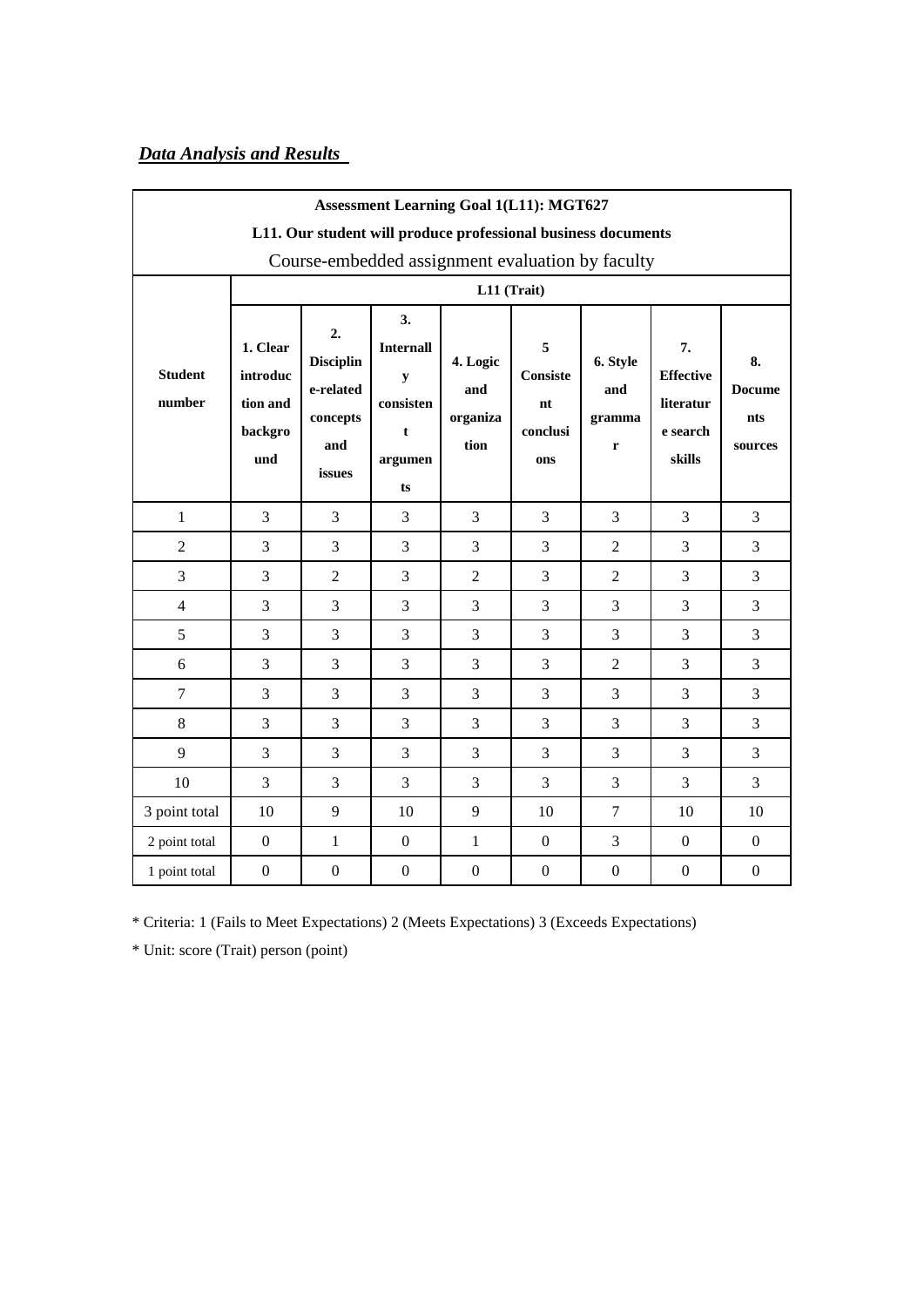| L12: Our students will deliver effective presentation accompanied with proper media technology |                    |                        |                                 |                  |                       |                                                |                                      |  |  |
|------------------------------------------------------------------------------------------------|--------------------|------------------------|---------------------------------|------------------|-----------------------|------------------------------------------------|--------------------------------------|--|--|
| Course-embedded assignment evaluation by faculty                                               |                    |                        |                                 |                  |                       |                                                |                                      |  |  |
|                                                                                                |                    |                        |                                 | L12 (Trait)      |                       |                                                |                                      |  |  |
| <b>Student</b><br>number                                                                       | 1.Organiz<br>ation | 2.Quality<br>of slides | 3. Voice<br>quality<br>and pace | 4.Manneri<br>sms | 5.Professi<br>onalism | 6.Use of<br>media/rap<br>port with<br>audience | 7.Ability<br>to answer<br>questions. |  |  |
| $\mathbf{1}$                                                                                   | 3                  | 3                      | 3                               | $\overline{2}$   | 3                     | 3                                              | 3                                    |  |  |
| $\overline{2}$                                                                                 | $\overline{2}$     | 3                      | 3                               | 3                | 3                     | 3                                              | 3                                    |  |  |
| 3                                                                                              | $\overline{2}$     | 3                      | $\overline{2}$                  | $\overline{2}$   | 1                     | 3                                              | $\overline{2}$                       |  |  |
| $\overline{4}$                                                                                 | 3                  | 3                      | 3                               | 3                | 3                     | 3                                              | 3                                    |  |  |
| 5                                                                                              | 3                  | 3                      | 3                               | 3                | 3                     | 3                                              | 3                                    |  |  |
| 6                                                                                              | 3                  | 3                      | 3                               | $\overline{2}$   | 1                     | 3                                              | 3                                    |  |  |
| $\tau$                                                                                         | 3                  | 3                      | $\overline{2}$                  | 3                | $\overline{2}$        | 3                                              | 3                                    |  |  |
| 8                                                                                              | 3                  | 3                      | 3                               | 3                | 3                     | 3                                              | 3                                    |  |  |
| 9                                                                                              | 3                  | 3                      | 3                               | 3                | 3                     | 3                                              | 3                                    |  |  |
| 10                                                                                             | 3                  | 3                      | 3                               | 3                | 3                     | 3                                              | 3                                    |  |  |
| 3 point total                                                                                  | 8                  | 10                     | 8                               | $\overline{7}$   | $\overline{7}$        | 10                                             | 9                                    |  |  |
| 2 point total                                                                                  | $\overline{2}$     | $\Omega$               | $\overline{2}$                  | 3                | 1                     | $\Omega$                                       | 1                                    |  |  |
| 1 point total                                                                                  | $\boldsymbol{0}$   | $\boldsymbol{0}$       | $\overline{0}$                  | $\mathbf{0}$     | $\overline{2}$        | $\boldsymbol{0}$                               | $\boldsymbol{0}$                     |  |  |

### **Assessment Learning Goal 1(L12): MGT627**

\* Criteria: 1 (Fails to Meet Expectations) 2 (Meets Expectations) 3 (Exceeds Expectations)

\* Unit: score (Trait) person (point)

 $\overline{\phantom{a}}$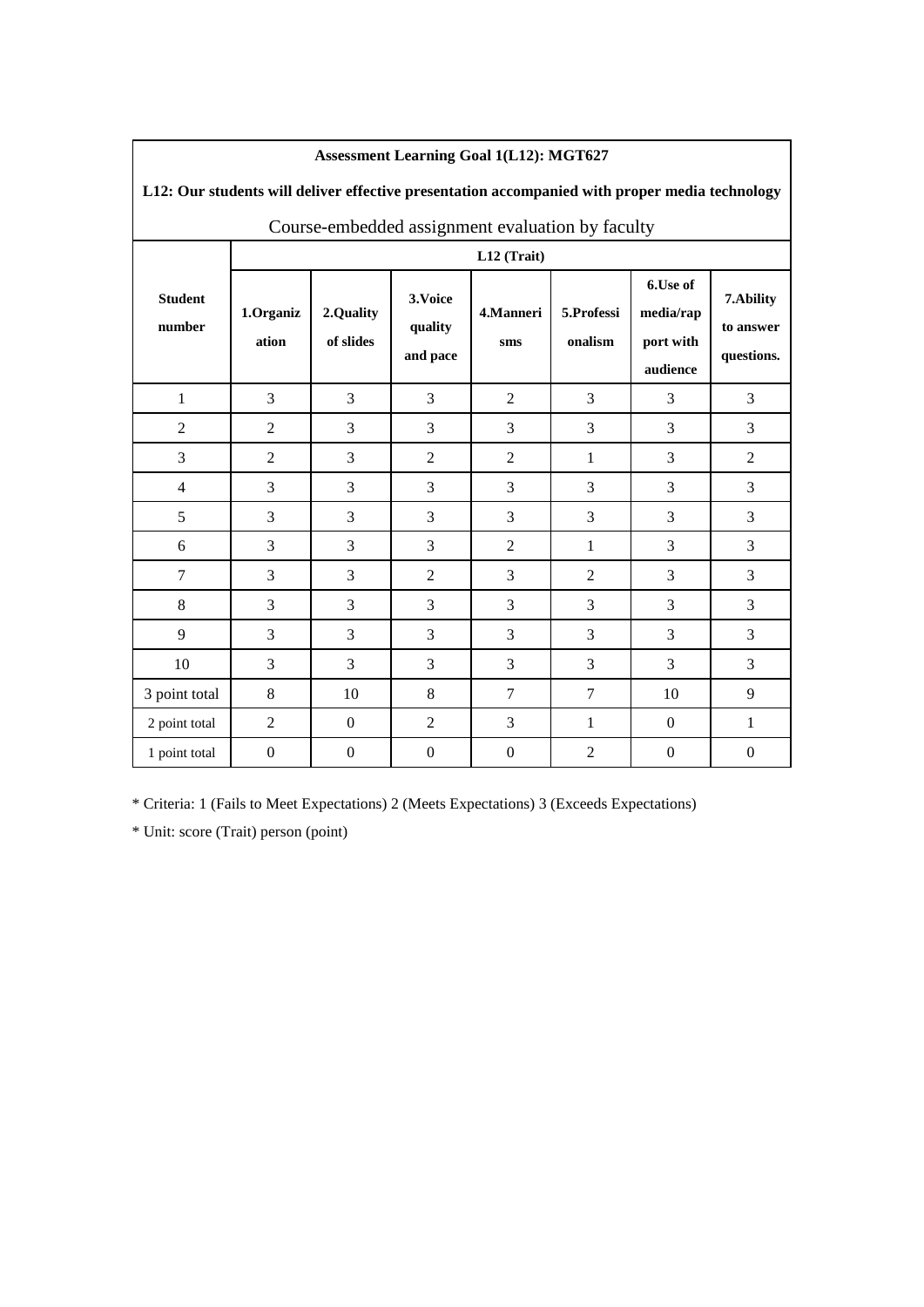|                          | <b>Assessment Learning Goal 2(L21): MGT561</b> |                                                                        |                         |                      |                  |  |
|--------------------------|------------------------------------------------|------------------------------------------------------------------------|-------------------------|----------------------|------------------|--|
|                          |                                                | L21. Out students will have high-performance leadership skill          |                         |                      |                  |  |
|                          |                                                | Course-embedded assignment evaluation by faculty                       |                         |                      |                  |  |
|                          |                                                |                                                                        | L21 (Trait)             |                      |                  |  |
| <b>Student</b><br>number | 1.Confidenc<br>e                               | 2.Balance<br>between<br>task and<br>interpersona<br><b>l</b> relations | 3. Ability to<br>listen | 4. Stays on<br>track | 5.Agenda         |  |
| $\mathbf{1}$             | 3                                              | $\overline{2}$                                                         | 3                       | 3                    | 3                |  |
| $\overline{2}$           | $\overline{3}$                                 | 3                                                                      | 3                       | 3                    | 3                |  |
| 3                        | 3                                              | $\overline{3}$                                                         | 3                       | 3                    | 3                |  |
| $\overline{4}$           | $\overline{2}$                                 | $\overline{3}$                                                         | $\overline{2}$          | 3                    | $\overline{2}$   |  |
| 5                        | $\overline{2}$                                 | $\overline{2}$                                                         | 3                       | $\overline{2}$       | $\overline{2}$   |  |
| 6                        | $\overline{2}$                                 | $\overline{2}$                                                         | $\overline{2}$          | $\mathbf{1}$         | $\overline{2}$   |  |
| $\overline{7}$           | $\overline{2}$                                 | $\overline{2}$                                                         | $\overline{3}$          | $\overline{2}$       | $\overline{2}$   |  |
| 8                        | $\overline{2}$                                 | $\overline{2}$                                                         | 3                       | $\overline{2}$       | $\overline{2}$   |  |
| 9                        | $\overline{2}$                                 | $\overline{2}$                                                         | $\overline{2}$          | $\overline{2}$       | $\overline{2}$   |  |
| 10                       | $\overline{2}$                                 | $\overline{2}$                                                         | $\overline{2}$          | $\overline{2}$       | $\overline{2}$   |  |
| 11                       | $\overline{2}$                                 | $\overline{2}$                                                         | $\overline{2}$          | $\overline{2}$       | $\overline{2}$   |  |
| 12                       | $\overline{2}$                                 | $\overline{3}$                                                         | $\overline{3}$          | $\overline{2}$       | $\overline{2}$   |  |
| 13                       | $\mathbf{1}$                                   | $\mathbf{1}$                                                           | $\mathbf{1}$            | $\mathbf{1}$         | $\overline{2}$   |  |
| 3 point total            | $\overline{3}$                                 | $\overline{4}$                                                         | $\tau$                  | $\overline{4}$       | 3                |  |
| 2 point total            | 9                                              | 8                                                                      | 5                       | $\tau$               | 10               |  |
| 1 point total            | $\mathbf{1}$                                   | $\mathbf{1}$                                                           | $\mathbf{1}$            | $\overline{2}$       | $\boldsymbol{0}$ |  |

# **Assessment Learning Goal 2(L21): MGT561**

\* Criteria: 1 (Fails to Meet Expectations) 2 (Meets Expectations) 3 (Exceeds Expectations)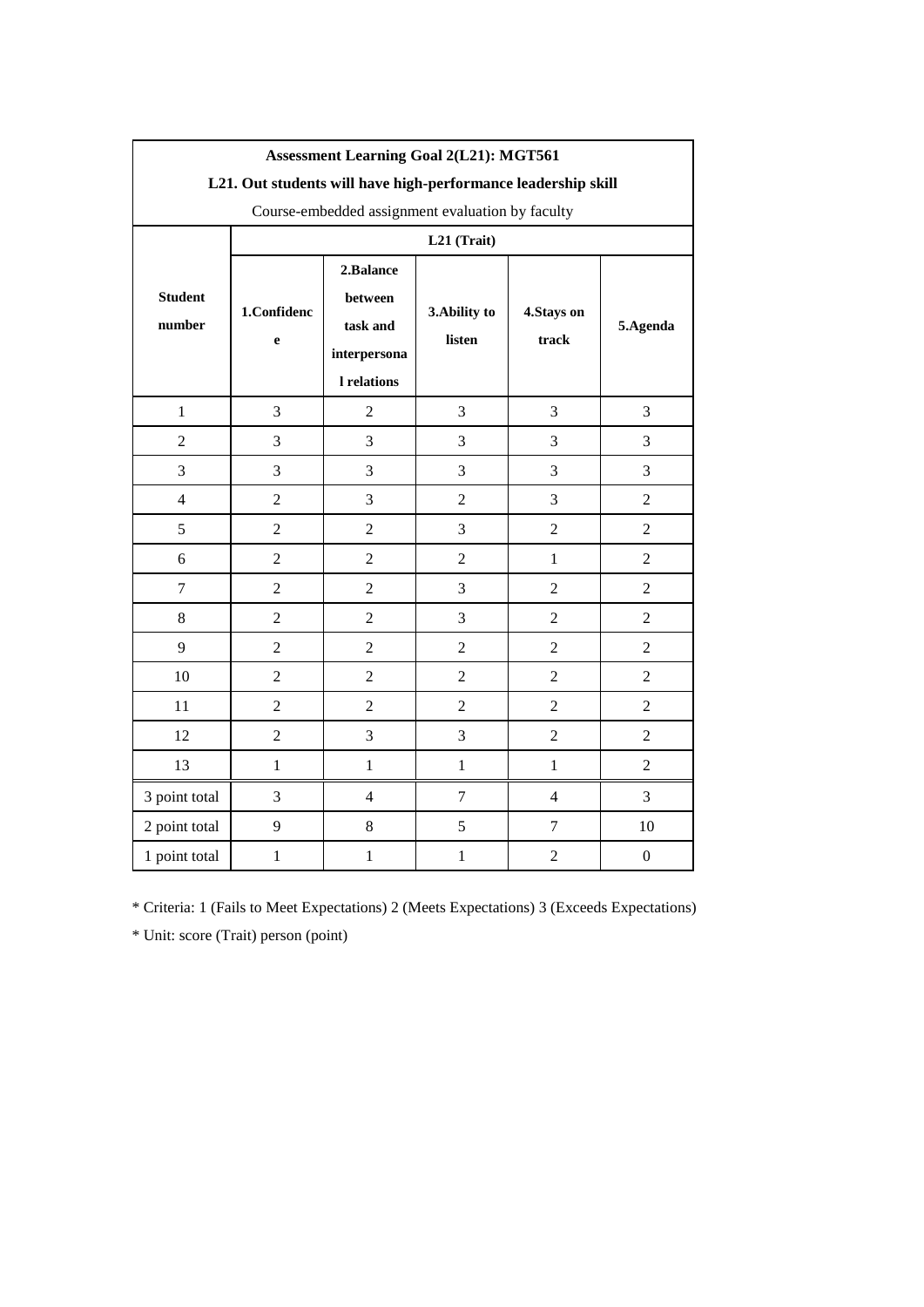| L22. Our students will know how to build a team successfully |                  |                                                                 |                     |                     |  |  |
|--------------------------------------------------------------|------------------|-----------------------------------------------------------------|---------------------|---------------------|--|--|
| Course-embedded assignment evaluation by faculty             |                  |                                                                 |                     |                     |  |  |
| <b>Student</b>                                               |                  |                                                                 | L22 (Trait)         |                     |  |  |
| number                                                       | 1.Commitm<br>ent | 2.Balance<br>between<br>task and<br>interperson<br>al relations | 3.Contributi<br>ons | 4.Stays on<br>track |  |  |
| $\mathbf{1}$                                                 | 3                | $\overline{2}$                                                  | $\overline{2}$      | $\overline{2}$      |  |  |
| $\overline{2}$                                               | 3                | 3                                                               | 3                   | 3                   |  |  |
| 3                                                            | 3                | 3                                                               | 3                   | 3                   |  |  |
| $\overline{4}$                                               | $\overline{2}$   | $\overline{2}$                                                  | $\overline{c}$      | $\overline{2}$      |  |  |
| 5                                                            | $\overline{2}$   | $\overline{2}$                                                  | $\overline{2}$      | $\overline{2}$      |  |  |
| 6                                                            | 2                | 2                                                               | $\overline{2}$      | $\overline{2}$      |  |  |
| 7                                                            | 3                | 3                                                               | 3                   | 3                   |  |  |
| 8                                                            | 3                | 3                                                               | 3                   | $\overline{2}$      |  |  |
| 9                                                            | $\overline{2}$   | $\overline{2}$                                                  | $\overline{2}$      | $\overline{2}$      |  |  |
| 10                                                           | $\overline{2}$   | $\overline{2}$                                                  | $\overline{2}$      | $\overline{2}$      |  |  |
| 11                                                           | $\overline{2}$   | $\overline{2}$                                                  | $\overline{2}$      | $\overline{2}$      |  |  |
| 12                                                           | 3                | 3                                                               | 3                   | $\overline{2}$      |  |  |
| 13                                                           | $\mathbf{1}$     | $\overline{2}$                                                  | $\mathbf{1}$        | $\mathbf{1}$        |  |  |
| 3 point total                                                | 6                | 5                                                               | 5                   | 3                   |  |  |
| 2 point total                                                | 6                | 8                                                               | $\tau$              | 9                   |  |  |
| 1 point total                                                | $\mathbf{1}$     | $\boldsymbol{0}$                                                | 1                   | 1                   |  |  |

# **Assessment Learning Goal 2(L22): MGT 561**

 $\sqrt{ }$ 

\* Criteria: 1 (Fails to Meet Expectations) 2 (Meets Expectations) 3 (Exceeds Expectations)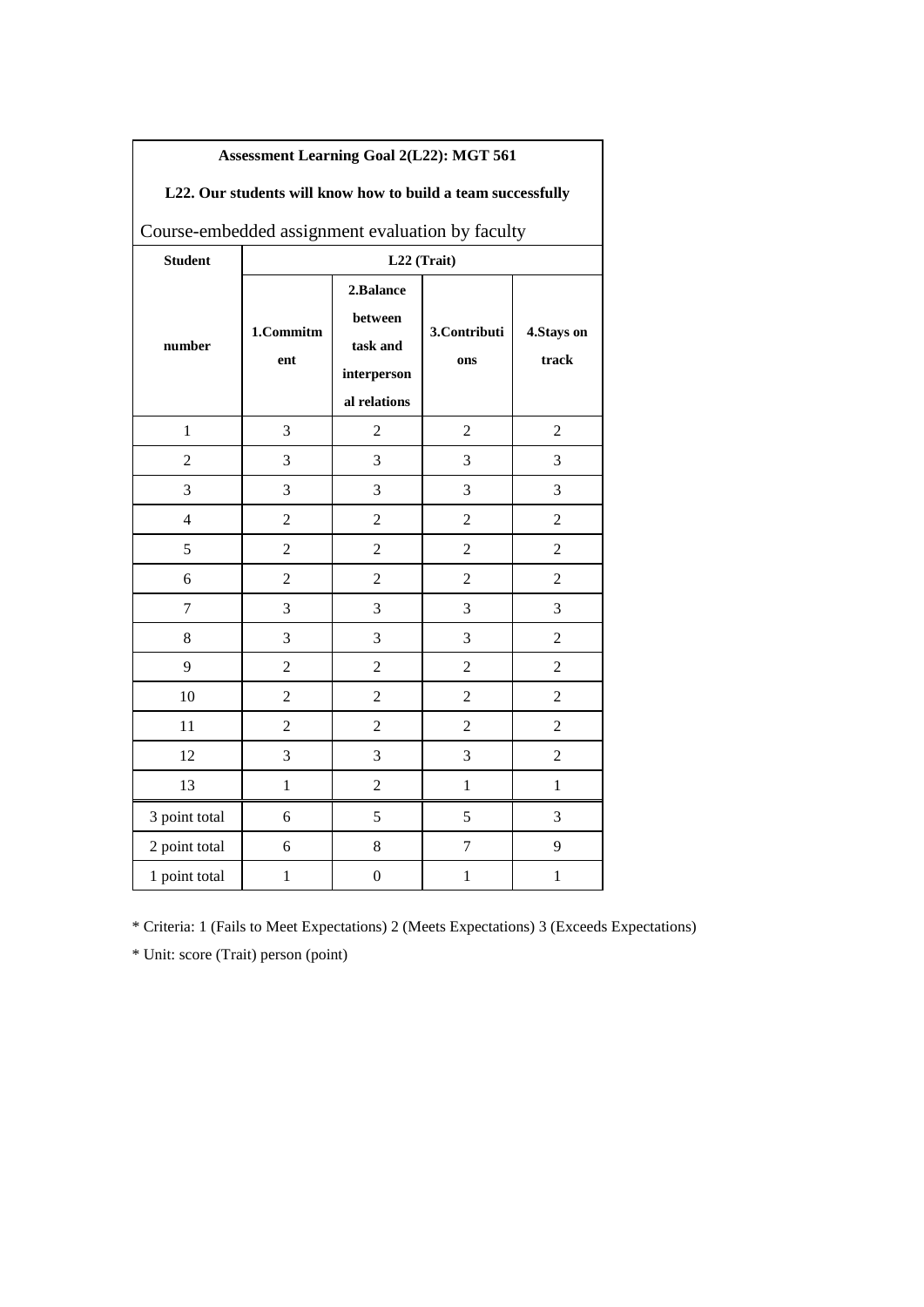|                                                                | <b>Assessment Learning Goal 3(L31): MGT627</b> |                                                  |                   |                  |  |  |  |  |
|----------------------------------------------------------------|------------------------------------------------|--------------------------------------------------|-------------------|------------------|--|--|--|--|
| L31. Our student will define global business issues and relate |                                                |                                                  |                   |                  |  |  |  |  |
|                                                                |                                                | these to emerging business opportunities         |                   |                  |  |  |  |  |
|                                                                |                                                | Course-embedded assignment evaluation by faculty |                   |                  |  |  |  |  |
| <b>Student</b>                                                 |                                                |                                                  | L31 (Trait)       |                  |  |  |  |  |
|                                                                |                                                |                                                  | 3.                |                  |  |  |  |  |
|                                                                | 1.                                             |                                                  | <b>Applicatio</b> |                  |  |  |  |  |
|                                                                | Identificati                                   | 2. Analysis                                      | n of              | 4. Cultural      |  |  |  |  |
| number                                                         | on of                                          | of global                                        | analysis to       | differences      |  |  |  |  |
|                                                                | global                                         | issues                                           | global            |                  |  |  |  |  |
|                                                                | issues                                         |                                                  | business          |                  |  |  |  |  |
|                                                                |                                                | situation                                        |                   |                  |  |  |  |  |
| 1                                                              | 3                                              | 3                                                | 3                 | 3                |  |  |  |  |
| $\overline{2}$                                                 | 3                                              | 3                                                | 2                 | 3                |  |  |  |  |
| 3                                                              | 3                                              | 3                                                | $\overline{2}$    | $\overline{2}$   |  |  |  |  |
| $\overline{4}$                                                 | 3                                              | 3                                                | 3                 | 3                |  |  |  |  |
| 5                                                              | 3                                              | 3                                                | 3                 | 3                |  |  |  |  |
| 6                                                              | 3                                              | 3                                                | 3                 | 3                |  |  |  |  |
| 7                                                              | 3                                              | 3                                                | 3                 | 3                |  |  |  |  |
| 8                                                              | 3                                              | 3                                                | 3                 | 3                |  |  |  |  |
| 9                                                              | 3                                              | 3                                                | 3                 | 3                |  |  |  |  |
| 10                                                             | 3                                              | 3                                                | 3                 | 3                |  |  |  |  |
| 3 point total                                                  | 10                                             | 10                                               | 8                 | 9                |  |  |  |  |
| 2 point total                                                  | 0                                              | $\boldsymbol{0}$                                 | $\overline{2}$    | 1                |  |  |  |  |
| 1 point total                                                  | $\boldsymbol{0}$                               | $\boldsymbol{0}$                                 | $\boldsymbol{0}$  | $\boldsymbol{0}$ |  |  |  |  |

\* Criteria: 1 (Fails to Meet Expectations) 2 (Meets Expectations) 3 (Exceeds Expectations)

\* Unit: score (Trait) person (point)

 $\sqrt{ }$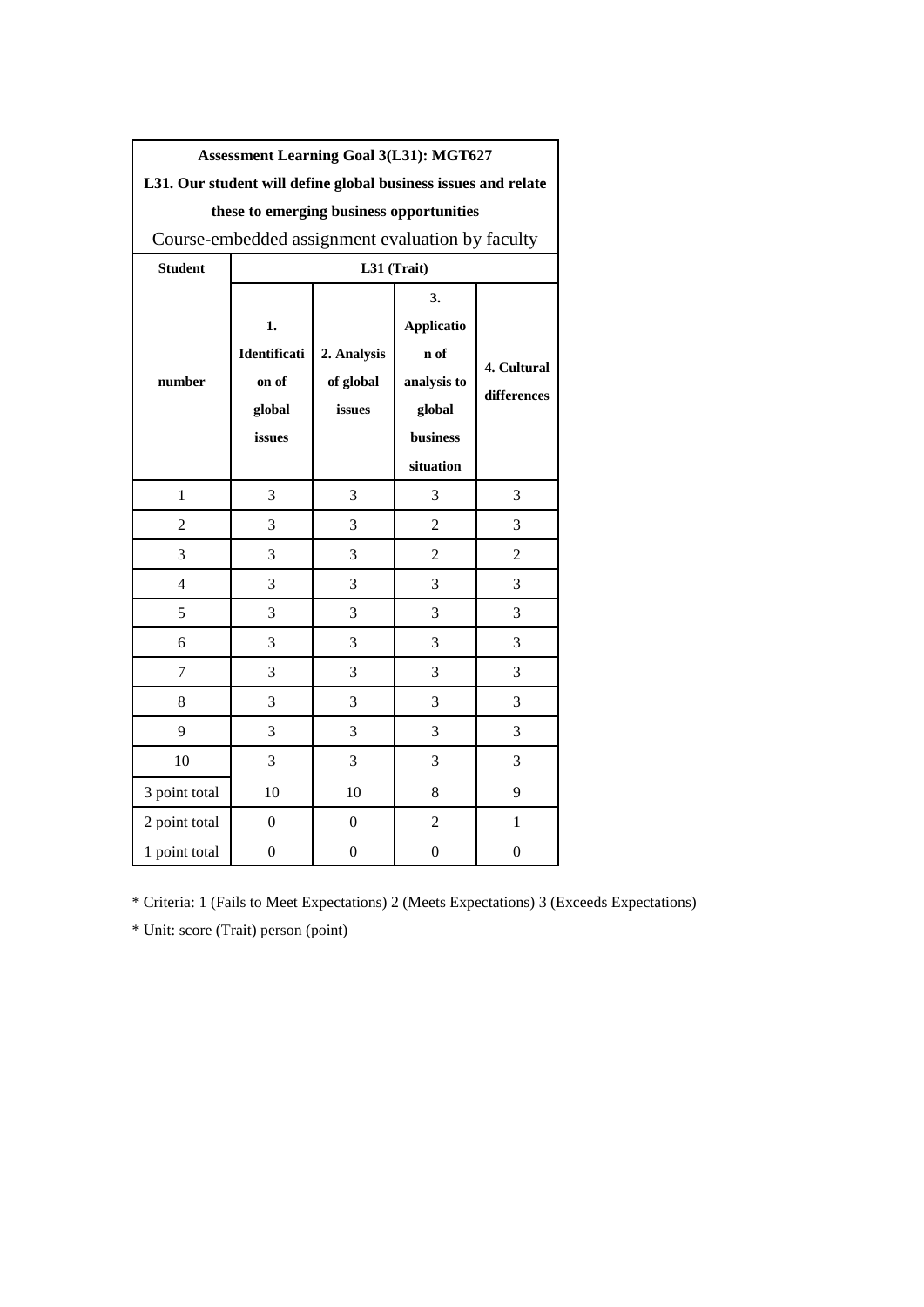| L32. Our students will have command of business English |                  |                |                |  |  |  |  |
|---------------------------------------------------------|------------------|----------------|----------------|--|--|--|--|
| or other language of major global market                |                  |                |                |  |  |  |  |
| Course-embedded assignment evaluation by faculty        |                  |                |                |  |  |  |  |
|                                                         | L32 (Trait)      |                |                |  |  |  |  |
| <b>Student</b>                                          |                  | 2.             | 3.             |  |  |  |  |
| number                                                  | 1. Knowledge     | Comprehensi    | Communicati    |  |  |  |  |
|                                                         |                  | on             | on             |  |  |  |  |
| $\mathbf{1}$                                            | 3                | 3              | 3              |  |  |  |  |
| $\overline{c}$                                          | 3                | 3              | 3              |  |  |  |  |
| 3                                                       | 3                | 3              | 3              |  |  |  |  |
| $\overline{4}$                                          | 3                | 3              | 3              |  |  |  |  |
| 5                                                       | 3                | 3              | 3              |  |  |  |  |
| 6                                                       | 3                | 3              | 3              |  |  |  |  |
| 7                                                       | 3                | 3              | 3              |  |  |  |  |
| 8                                                       | 3                | 3              | 3              |  |  |  |  |
| 9                                                       | 3                | 3              | 3              |  |  |  |  |
| 10                                                      | 3                | 3              | 3              |  |  |  |  |
| 3 point total                                           | 10               | 10             | 10             |  |  |  |  |
| 2 point total                                           | $\overline{0}$   | $\overline{0}$ | $\overline{0}$ |  |  |  |  |
| 1 point total                                           | $\boldsymbol{0}$ | $\overline{0}$ | $\overline{0}$ |  |  |  |  |

**Assessment Learning Goal 3(L32): MGT627** 

# **L32. Our students will have command of business English**

\* Criteria: 1 (Fails to Meet Expectations) 2 (Meets Expectations) 3 (Exceeds Expectations)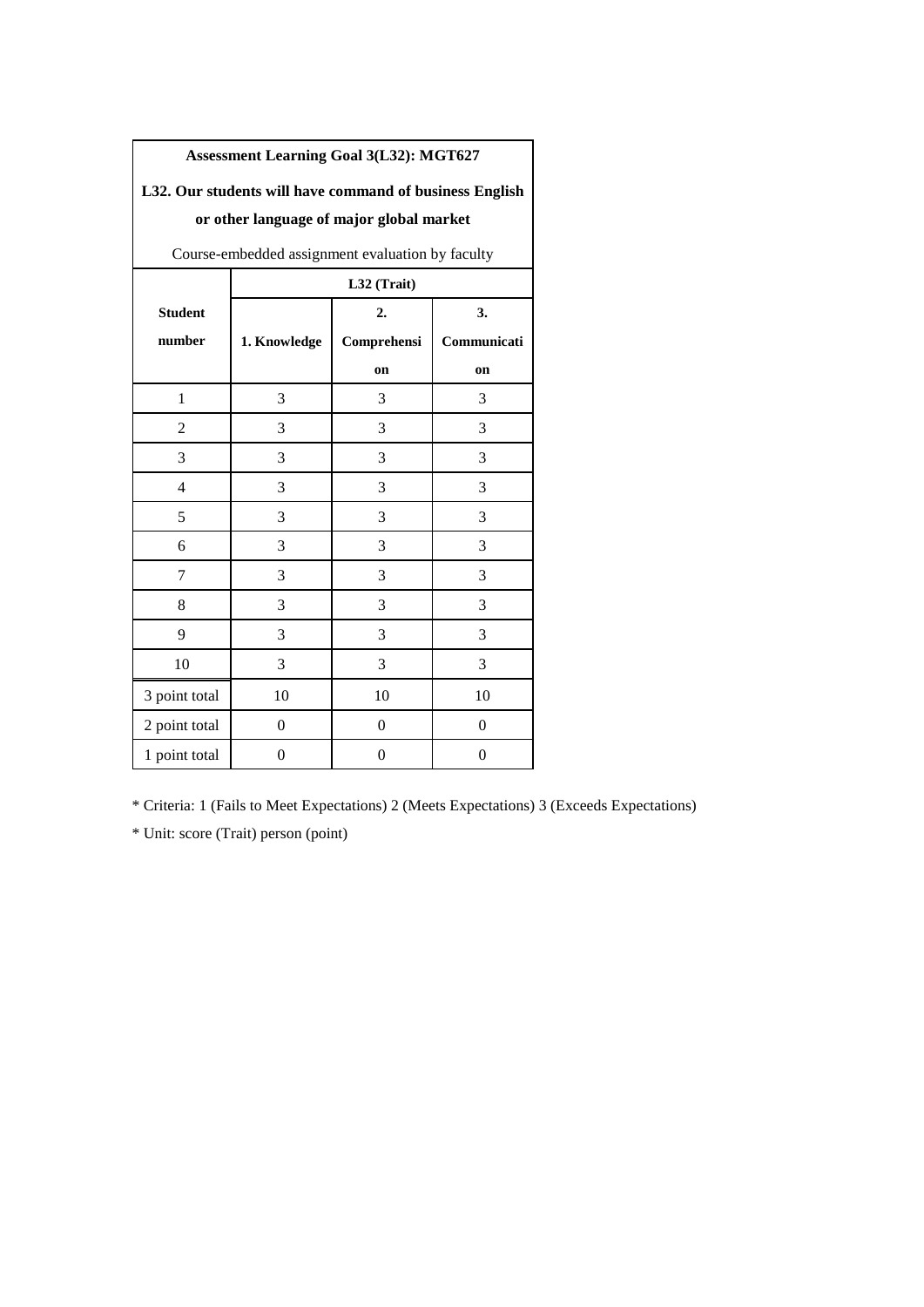| <b>Assessment Learning Goal 4(L41): MGT511</b>                                                  |                  |                               |                         |                   |                  |  |  |  |  |
|-------------------------------------------------------------------------------------------------|------------------|-------------------------------|-------------------------|-------------------|------------------|--|--|--|--|
| L41. Our student will identify ethical and social dilemma and be able to recognize and evaluate |                  |                               |                         |                   |                  |  |  |  |  |
| alternative courses of action.                                                                  |                  |                               |                         |                   |                  |  |  |  |  |
| Course-embedded assignment evaluation by faculty                                                |                  |                               |                         |                   |                  |  |  |  |  |
| <b>Student</b>                                                                                  | L41 (Trait)      |                               |                         |                   |                  |  |  |  |  |
| number                                                                                          | 1. Identifies    | 2. Stakeholders<br>3. Options |                         | 4. Options        | 5. Decision and  |  |  |  |  |
|                                                                                                 | <b>Dilemma</b>   | Consideration                 | development             | <b>Evaluation</b> | <b>Action</b>    |  |  |  |  |
| $\mathbf{1}$                                                                                    | 3                | 3                             | 3                       | 3                 | 3                |  |  |  |  |
| $\overline{c}$                                                                                  | 3                | $\mathfrak{Z}$                | 3                       | 3                 | 3                |  |  |  |  |
| 3                                                                                               | $\mathfrak{Z}$   | 3                             | 3                       | 3                 | 3                |  |  |  |  |
| $\overline{4}$                                                                                  | 3                | $\mathfrak{Z}$                | 3                       | 3                 | 3                |  |  |  |  |
| 5                                                                                               | $\overline{2}$   | $\mathfrak{2}$                | $\overline{2}$          | $\overline{2}$    | $\overline{c}$   |  |  |  |  |
| 6                                                                                               | 3                | $\mathfrak{Z}$                | 3                       | 3                 | 3                |  |  |  |  |
| $\tau$                                                                                          | 3                | $\mathfrak 3$                 | 3                       | 3                 | 3                |  |  |  |  |
| $8\,$                                                                                           | 3                | $\mathfrak{Z}$                | 3                       | 3                 | 3                |  |  |  |  |
| 9                                                                                               | 3                | 3                             | 3                       | 3                 | 3                |  |  |  |  |
| 10                                                                                              | 3                | $\mathfrak{Z}$                | 3                       | 3                 | 3                |  |  |  |  |
| 11                                                                                              | $\mathfrak{Z}$   | $\ensuremath{\mathfrak{Z}}$   | 3                       | 3                 | 3                |  |  |  |  |
| 12                                                                                              | 3                | 3                             | 3                       | 3                 | 3                |  |  |  |  |
| 13                                                                                              | $\boldsymbol{2}$ | $\sqrt{2}$                    | $\sqrt{2}$              | $\overline{c}$    | $\overline{c}$   |  |  |  |  |
| 14                                                                                              | $\mathbf{2}$     | $\sqrt{2}$                    | $\overline{2}$          | $\overline{c}$    | $\overline{2}$   |  |  |  |  |
| 15                                                                                              | $\mathfrak{Z}$   | 3                             | 3                       | 3                 | 3                |  |  |  |  |
| 16                                                                                              | $\mathfrak{Z}$   | $\mathfrak 3$                 | 3                       | $\mathfrak{Z}$    | 3                |  |  |  |  |
| 17                                                                                              | $\mathfrak{Z}$   | $\mathfrak{Z}$                | 3                       | 3                 | 3                |  |  |  |  |
| 18                                                                                              | 3                | 3                             | 3                       | 3                 | 3                |  |  |  |  |
| 19                                                                                              | $\mathfrak{Z}$   | $\mathfrak{Z}$                | 3                       | 3                 | 3                |  |  |  |  |
| 20                                                                                              | $\overline{3}$   | $\overline{3}$                | $\overline{\mathbf{3}}$ | $\mathfrak{Z}$    | $\overline{3}$   |  |  |  |  |
| 21                                                                                              | $\mathfrak{Z}$   | $\mathfrak{Z}$                | 3                       | 3                 | 3                |  |  |  |  |
| 22                                                                                              | 3                | $\mathfrak{Z}$                | $\overline{3}$          | $\overline{3}$    | 3                |  |  |  |  |
| 3 point total                                                                                   | 20               | $20\,$                        | 20                      | 20                | $20\,$           |  |  |  |  |
| 2 point total                                                                                   | 3                | $\overline{3}$                | $\overline{3}$          | $\overline{3}$    | 3                |  |  |  |  |
| 1 point total                                                                                   | $\boldsymbol{0}$ | $\boldsymbol{0}$              | $\boldsymbol{0}$        | $\boldsymbol{0}$  | $\boldsymbol{0}$ |  |  |  |  |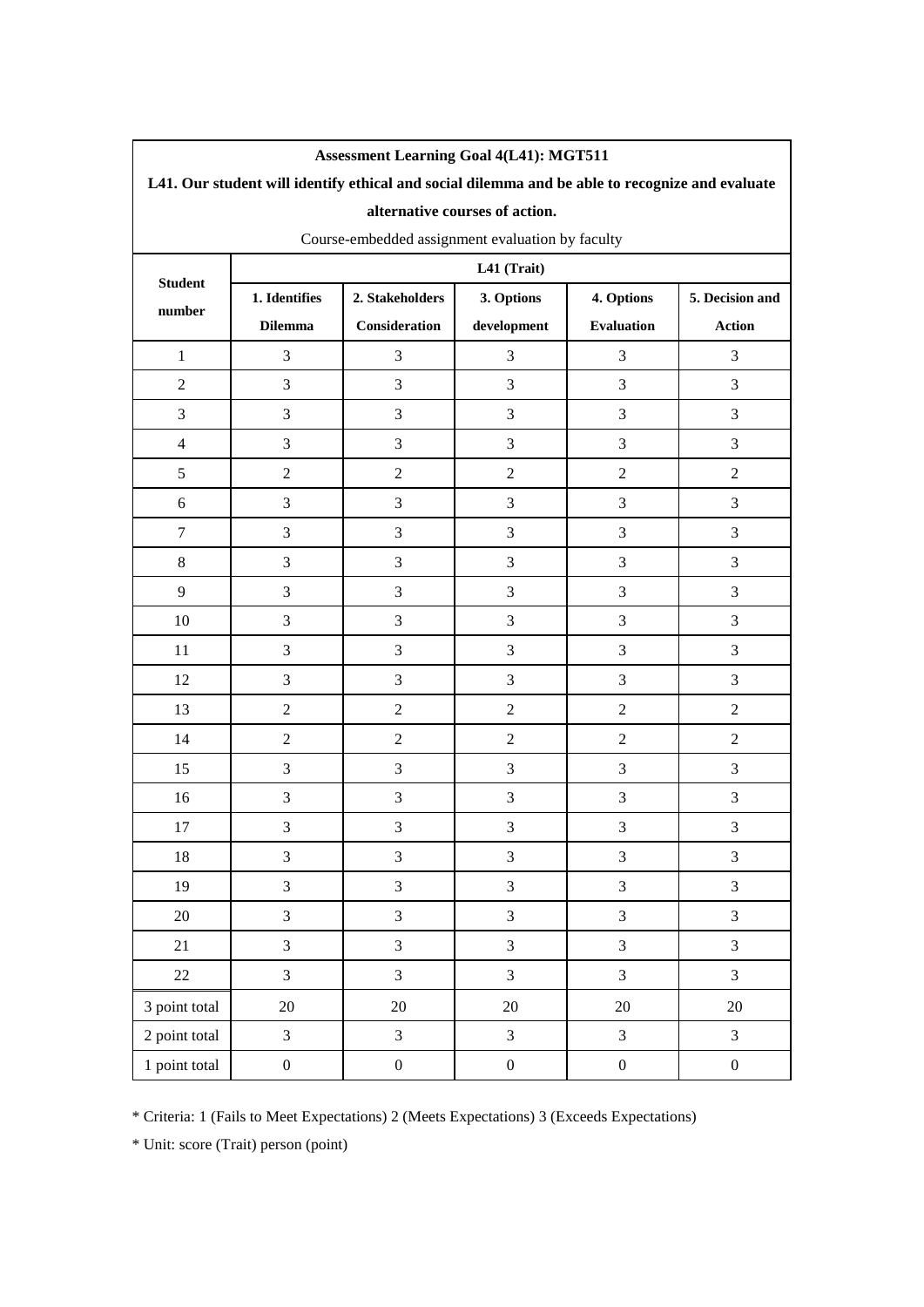| L42. Our students will know the professional code of conduct within their discipline |                                                  |                  |                             |  |  |  |  |  |
|--------------------------------------------------------------------------------------|--------------------------------------------------|------------------|-----------------------------|--|--|--|--|--|
|                                                                                      | Course-embedded assignment evaluation by faculty |                  |                             |  |  |  |  |  |
| <b>Student</b>                                                                       | L42 (Trait)                                      |                  |                             |  |  |  |  |  |
| number                                                                               | 1. Importance                                    | 2. Understanding | 3. Compliance               |  |  |  |  |  |
| $\mathbf{1}$                                                                         | $\mathfrak{Z}$                                   | $\mathfrak{Z}$   | $\mathfrak{Z}$              |  |  |  |  |  |
| $\boldsymbol{2}$                                                                     | $\mathfrak{Z}$                                   | 3                | $\mathfrak{Z}$              |  |  |  |  |  |
| $\mathfrak{Z}$                                                                       | $\mathfrak{Z}$                                   | 3                | $\mathfrak{Z}$              |  |  |  |  |  |
| $\overline{4}$                                                                       | $\ensuremath{\mathfrak{Z}}$                      | $\mathfrak 3$    | $\mathfrak{Z}$              |  |  |  |  |  |
| 5                                                                                    | $\mathfrak{Z}$                                   | 3                | $\sqrt{2}$                  |  |  |  |  |  |
| $\sqrt{6}$                                                                           | $\mathfrak{Z}$                                   | 3                | $\mathfrak{Z}$              |  |  |  |  |  |
| $\boldsymbol{7}$                                                                     | $\mathfrak{Z}$                                   | 3                | $\mathfrak{Z}$              |  |  |  |  |  |
| 8                                                                                    | $\mathfrak{Z}$                                   | 3                | $\mathfrak{Z}$              |  |  |  |  |  |
| 9                                                                                    | 3                                                | 3                | $\mathfrak{Z}$              |  |  |  |  |  |
| $10\,$                                                                               | $\ensuremath{\mathfrak{Z}}$                      | $\mathfrak{Z}$   | $\ensuremath{\mathfrak{Z}}$ |  |  |  |  |  |
| 11                                                                                   | $\mathfrak{Z}$                                   | 3                | $\mathfrak{Z}$              |  |  |  |  |  |
| 12                                                                                   | $\mathfrak{Z}$                                   | 3                | $\mathfrak{Z}$              |  |  |  |  |  |
| 13                                                                                   | $\mathfrak{Z}$                                   | 3                | $\sqrt{2}$                  |  |  |  |  |  |
| 14                                                                                   | 3                                                | 3                | $\boldsymbol{2}$            |  |  |  |  |  |
| 15                                                                                   | $\mathfrak{Z}$                                   | 3                | $\mathfrak{Z}$              |  |  |  |  |  |
| 16                                                                                   | $\mathfrak{Z}$                                   | $\mathfrak{Z}$   | $\mathfrak{Z}$              |  |  |  |  |  |
| 17                                                                                   | $\mathfrak{Z}$                                   | $\mathfrak{Z}$   | $\mathfrak{Z}$              |  |  |  |  |  |
| $18\,$                                                                               | $\mathfrak{Z}$                                   | $\mathfrak{Z}$   | $\mathfrak{Z}$              |  |  |  |  |  |
| 19                                                                                   | $\mathfrak{Z}$                                   | $\overline{3}$   | $\mathfrak{Z}$              |  |  |  |  |  |
| $20\,$                                                                               | $\overline{3}$                                   | $\overline{3}$   | $\mathfrak{Z}$              |  |  |  |  |  |
| $21\,$                                                                               | $\mathfrak{Z}$                                   | $\overline{3}$   | $\mathfrak{Z}$              |  |  |  |  |  |
| 22                                                                                   | 3                                                | $\overline{3}$   | $\mathfrak{Z}$              |  |  |  |  |  |
| 3 point total                                                                        | $22\,$                                           | 22               | $20\,$                      |  |  |  |  |  |
| 2 point total                                                                        | $\boldsymbol{0}$                                 | $\boldsymbol{0}$ | $\mathfrak{Z}$              |  |  |  |  |  |
| 1 point total                                                                        | $\boldsymbol{0}$                                 | $\boldsymbol{0}$ | $\boldsymbol{0}$            |  |  |  |  |  |

### **Assessment Learning Goal 4(L42): MGT511**

 $\mathbf l$ 

\* Criteria: 1 (Fails to Meet Expectations) 2 (Meets Expectations) 3 (Exceeds Expectations)

\* Unit: score (Trait) person (point)

 $\sqrt{ }$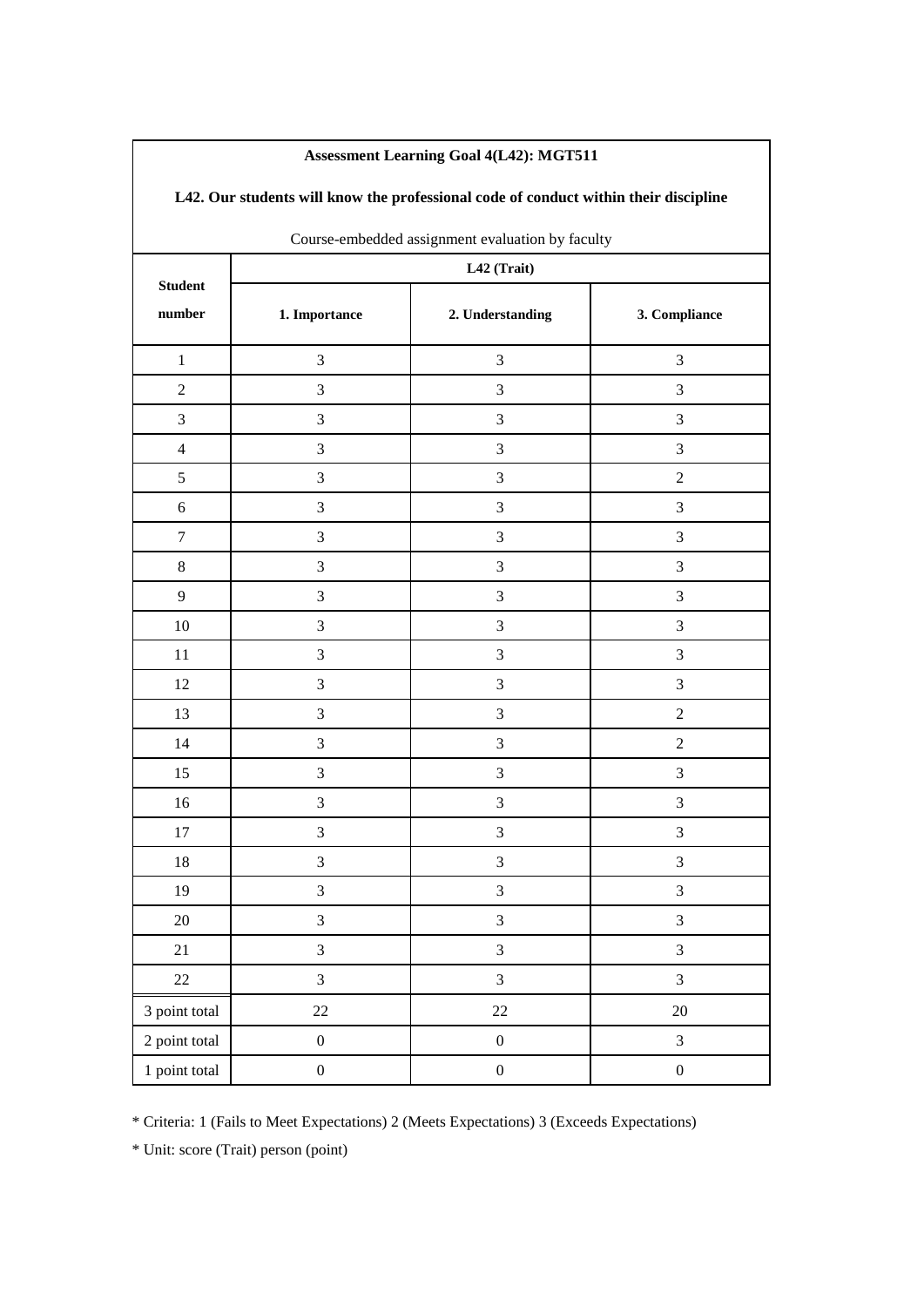| <b>Assessment Learning Goal 5(L51): MGT 511</b>                                                |                        |                                                         |                                                |                                                        |                                         |                       |                        |  |  |  |
|------------------------------------------------------------------------------------------------|------------------------|---------------------------------------------------------|------------------------------------------------|--------------------------------------------------------|-----------------------------------------|-----------------------|------------------------|--|--|--|
| L51. Our student will be able to strategically analyze business cases and will demonstrate the |                        |                                                         |                                                |                                                        |                                         |                       |                        |  |  |  |
| ability of sound business judgment.                                                            |                        |                                                         |                                                |                                                        |                                         |                       |                        |  |  |  |
| Course-embedded assignment evaluation by faculty                                               |                        |                                                         |                                                |                                                        |                                         |                       |                        |  |  |  |
| <b>Student</b>                                                                                 |                        |                                                         |                                                | L51 (Trait)                                            |                                         |                       |                        |  |  |  |
| number                                                                                         | 1.Factual<br>knowledge | 2. Applicat<br>ion of<br>strategic<br>analysis<br>tools | 3. Applicat<br>ion of<br>financial<br>analysis | 4.Identific<br>ation of<br>case<br>problems/i<br>ssues | 5.Generati<br>on of<br>alternative<br>s | 6.Recomm<br>endations | 7.Business<br>judgment |  |  |  |
| $\mathbf{1}$                                                                                   | $\mathfrak{Z}$         | 3                                                       | 3                                              | $\overline{2}$                                         | 3                                       | 3                     | $\overline{2}$         |  |  |  |
| $\mathfrak 2$                                                                                  | 3                      | 3                                                       | 3                                              | $\mathbf{2}$                                           | 3                                       | 3                     | $\overline{c}$         |  |  |  |
| $\mathfrak{Z}$                                                                                 | 3                      | 3                                                       | 3                                              | $\overline{2}$                                         | 3                                       | 3                     | $\mathbf{2}$           |  |  |  |
| $\overline{4}$                                                                                 | 3                      | 3                                                       | 3                                              | $\overline{2}$                                         | 3                                       | 3                     | $\overline{2}$         |  |  |  |
| 5                                                                                              | $\overline{2}$         | $\overline{2}$                                          | $\overline{2}$                                 | $\overline{2}$                                         | $\overline{2}$                          | $\overline{2}$        | $\overline{2}$         |  |  |  |
| $\sqrt{6}$                                                                                     | $\mathfrak{Z}$         | 3                                                       | 3                                              | $\overline{2}$                                         | 3                                       | 3                     | $\overline{c}$         |  |  |  |
| $\tau$                                                                                         | 3                      | 3                                                       | 3                                              | $\overline{2}$                                         | 3                                       | 3                     | $\overline{c}$         |  |  |  |
| $8\,$                                                                                          | 3                      | 3                                                       | 3                                              | $\mathbf{2}$                                           | 3                                       | 3                     | $\overline{2}$         |  |  |  |
| 9                                                                                              | 3                      | 3                                                       | 3                                              | 3                                                      | 3                                       | 3                     | 3                      |  |  |  |
| 10                                                                                             | 3                      | 3                                                       | 3                                              | $\overline{2}$                                         | 3                                       | 3                     | 2                      |  |  |  |
| 11                                                                                             | 3                      | 3                                                       | 3                                              | $\overline{2}$                                         | 3                                       | 3                     | $\overline{c}$         |  |  |  |
| 12                                                                                             | 3                      | 3                                                       | 3                                              | $\overline{2}$                                         | 3                                       | 3                     | $\mathbf{2}$           |  |  |  |
| 13                                                                                             | $\overline{c}$         | $\overline{2}$                                          | $\overline{2}$                                 | $\mathbf{2}$                                           | $\overline{2}$                          | $\overline{2}$        | $\overline{2}$         |  |  |  |
| 14                                                                                             | $\overline{c}$         | $\overline{c}$                                          | $\overline{c}$                                 | $\mathbf{2}$                                           | $\overline{c}$                          | $\boldsymbol{2}$      | $\mathbf{2}$           |  |  |  |
| 15                                                                                             | $\mathfrak{Z}$         | 3                                                       | 3                                              | $\sqrt{2}$                                             | 3                                       | $\mathfrak{Z}$        | $\mathbf{2}$           |  |  |  |
| 16                                                                                             | $\overline{3}$         | 3                                                       | 3                                              | $\overline{2}$                                         | 3                                       | $\overline{3}$        | $\overline{2}$         |  |  |  |
| $17\,$                                                                                         | 3                      | 3                                                       | 3                                              | $\overline{2}$                                         | 3                                       | $\overline{3}$        | $\overline{2}$         |  |  |  |
| $18\,$                                                                                         | $\overline{3}$         | $\overline{3}$                                          | 3                                              | $\overline{c}$                                         | 3                                       | $\overline{3}$        | $\overline{2}$         |  |  |  |
| 19                                                                                             | 3                      | 3                                                       | 3                                              | $\overline{c}$                                         | $\overline{3}$                          | $\overline{3}$        | $\boldsymbol{2}$       |  |  |  |
| 20                                                                                             | 3                      | 3                                                       | 3                                              | 3                                                      | 3                                       | $\overline{3}$        | 3                      |  |  |  |
| 21                                                                                             | 3                      | 3                                                       | $\overline{3}$                                 | $\boldsymbol{2}$                                       | 3                                       | $\overline{3}$        | $\sqrt{2}$             |  |  |  |
| 22                                                                                             | $\overline{3}$         | $\mathfrak{Z}$                                          | $\overline{3}$                                 | $\overline{c}$                                         | 3                                       | $\overline{3}$        | $\overline{2}$         |  |  |  |
| 3 point total                                                                                  | 19                     | 19                                                      | 19                                             | $\overline{c}$                                         | 19                                      | 19                    | $\overline{2}$         |  |  |  |
| 2 point total                                                                                  | $\overline{3}$         | 3                                                       | 3                                              | 20                                                     | $\mathfrak{Z}$                          | $\overline{3}$        | 20                     |  |  |  |
| 1 point total                                                                                  | $\boldsymbol{0}$       | $\boldsymbol{0}$                                        | $\boldsymbol{0}$                               | $\boldsymbol{0}$                                       | $\boldsymbol{0}$                        | $\boldsymbol{0}$      | $\boldsymbol{0}$       |  |  |  |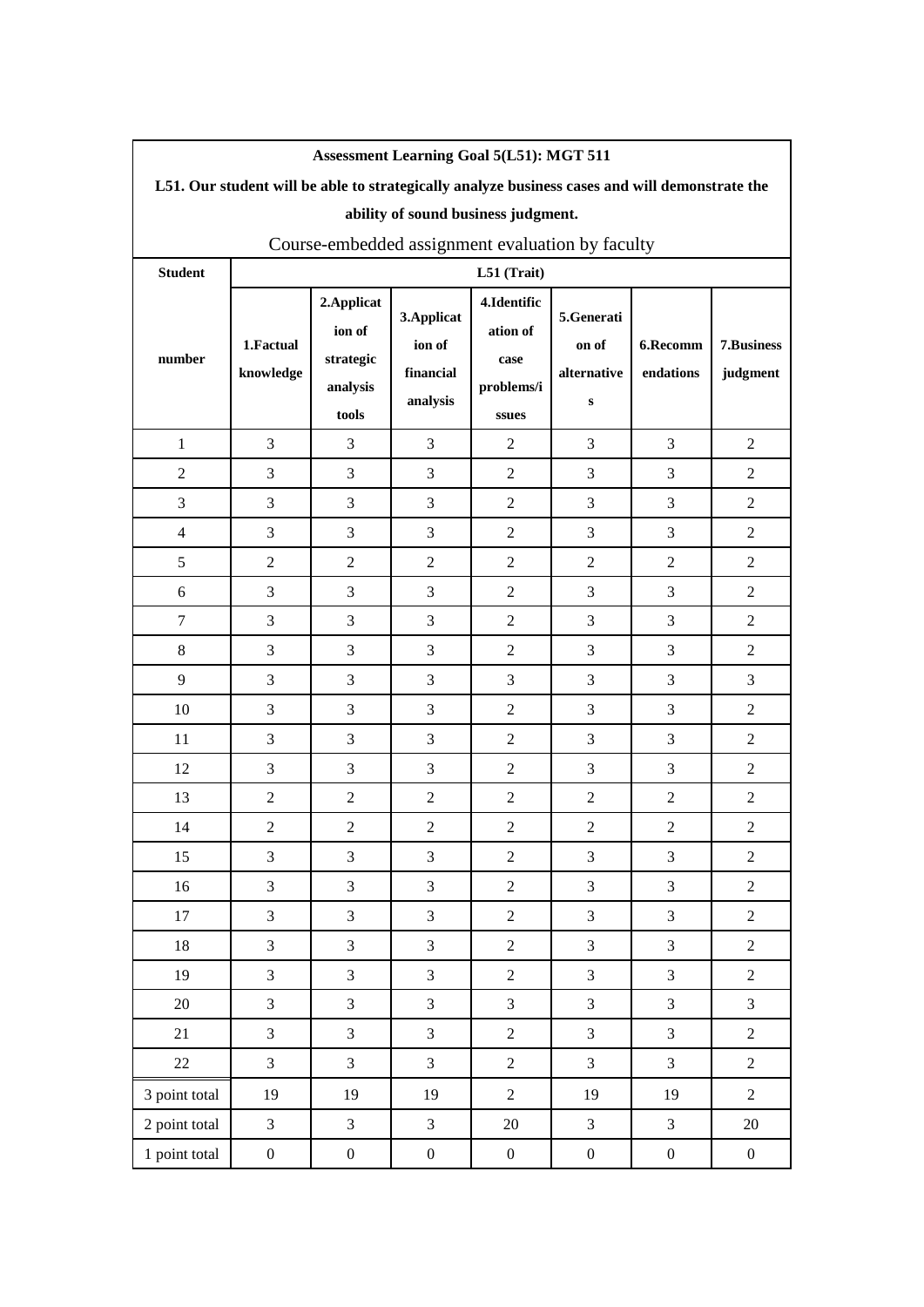| <b>Assessment Learning Goal 5(L52): MGT511</b>                |                      |                                                               |                  |                                 |                             |                          |  |  |  |  |  |
|---------------------------------------------------------------|----------------------|---------------------------------------------------------------|------------------|---------------------------------|-----------------------------|--------------------------|--|--|--|--|--|
| L52. Our students will synthesize different discipline areas. |                      |                                                               |                  |                                 |                             |                          |  |  |  |  |  |
| Course-embedded assignment evaluation by faculty              |                      |                                                               |                  |                                 |                             |                          |  |  |  |  |  |
|                                                               | L52 (Trait)          |                                                               |                  |                                 |                             |                          |  |  |  |  |  |
| <b>Student</b><br>number                                      | 1. Consider<br>ation | 2. Manage<br>3. Disciplin<br>ment<br>e knowledge<br>principle |                  | 4. Intellectu<br>al sensitivity | 5. Horizont<br>al synthesis | 6. Vertical<br>synthesis |  |  |  |  |  |
| $\mathbf{1}$                                                  | $\overline{2}$       | 3                                                             | $\overline{2}$   | 3                               | $\overline{2}$              | $\overline{2}$           |  |  |  |  |  |
| $\overline{c}$                                                | $\mathbf{2}$         | 3                                                             | $\overline{2}$   | 3                               | 3                           | 3                        |  |  |  |  |  |
| 3                                                             | $\overline{2}$       | 3                                                             | $\overline{2}$   | $\mathfrak{Z}$                  | $\overline{2}$              | $\overline{2}$           |  |  |  |  |  |
| $\overline{4}$                                                | $\overline{2}$       | 3                                                             | $\overline{2}$   | 3                               | $\overline{2}$              | $\overline{2}$           |  |  |  |  |  |
| 5                                                             | $\overline{2}$       | $\overline{2}$                                                | $\overline{2}$   | $\boldsymbol{2}$                | $\overline{2}$              | $\overline{2}$           |  |  |  |  |  |
| 6                                                             | $\overline{2}$       | 3                                                             | $\overline{2}$   | 3                               | $\overline{2}$              | $\overline{2}$           |  |  |  |  |  |
| $\tau$                                                        | $\overline{2}$       | 3                                                             | $\overline{2}$   | 3                               | $\overline{2}$              | $\overline{2}$           |  |  |  |  |  |
| 8                                                             | $\sqrt{2}$           | 3                                                             | $\overline{2}$   | 3                               | $\sqrt{2}$                  | $\overline{c}$           |  |  |  |  |  |
| 9                                                             | 3                    | 3                                                             | 3                | $\mathfrak{Z}$                  | $\mathfrak{Z}$              | 3                        |  |  |  |  |  |
| 10                                                            | $\overline{2}$       | 3                                                             | $\overline{2}$   | $\mathfrak{Z}$                  | $\overline{2}$              | $\overline{2}$           |  |  |  |  |  |
| 11                                                            | $\overline{2}$       | 3                                                             | $\overline{2}$   | $\mathfrak 3$                   | $\overline{2}$              | $\overline{c}$           |  |  |  |  |  |
| 12                                                            | $\overline{2}$       | 3                                                             | $\overline{2}$   | $\mathfrak{Z}$                  | $\overline{2}$              | $\overline{2}$           |  |  |  |  |  |
| 13                                                            | $\overline{2}$       | $\overline{2}$                                                | $\overline{2}$   | $\overline{2}$                  | $\overline{2}$              | $\overline{2}$           |  |  |  |  |  |
| 14                                                            | $\boldsymbol{2}$     | $\overline{c}$                                                | $\overline{2}$   | $\sqrt{2}$                      | $\boldsymbol{2}$            | $\overline{2}$           |  |  |  |  |  |
| 15                                                            | $\overline{2}$       | 3                                                             | $\overline{2}$   | $\mathfrak{Z}$                  | $\overline{2}$              | $\overline{2}$           |  |  |  |  |  |
| 16                                                            | $\overline{2}$       | 3                                                             | $\overline{2}$   | $\mathfrak 3$                   | $\overline{2}$              | $\overline{2}$           |  |  |  |  |  |
| 17                                                            | $\sqrt{2}$           | 3                                                             | $\overline{2}$   | $\mathfrak{Z}$                  | $\sqrt{2}$                  | $\overline{c}$           |  |  |  |  |  |
| $18\,$                                                        | $\sqrt{2}$           | 3                                                             | $\overline{c}$   | $\mathfrak{Z}$                  | $\sqrt{2}$                  | $\overline{2}$           |  |  |  |  |  |
| 19                                                            | $\sqrt{2}$           | $\overline{3}$                                                | $\overline{c}$   | $\mathfrak{Z}$                  | $\overline{2}$              | $\overline{2}$           |  |  |  |  |  |
| $20\,$                                                        | 3                    | 3                                                             | 3                | 3                               | $\mathfrak{Z}$              | $\overline{3}$           |  |  |  |  |  |
| 21                                                            | $\sqrt{2}$           | 3                                                             | $\overline{2}$   | 3                               | $\sqrt{2}$                  | $\overline{2}$           |  |  |  |  |  |
| 22                                                            | $\sqrt{2}$           | 3                                                             | $\overline{c}$   | 3                               | $\overline{2}$              | $\overline{2}$           |  |  |  |  |  |
| 3 point total                                                 | $\sqrt{2}$           | 19                                                            | $\overline{c}$   | 19                              | $\overline{3}$              | $\overline{3}$           |  |  |  |  |  |
| 2 point total                                                 | $20\,$               | $\overline{3}$                                                | $20\,$           | $\mathfrak{Z}$                  | 19                          | 19                       |  |  |  |  |  |
| 1 point total                                                 | $\boldsymbol{0}$     | $\boldsymbol{0}$                                              | $\boldsymbol{0}$ | $\boldsymbol{0}$                | $\boldsymbol{0}$            | $\boldsymbol{0}$         |  |  |  |  |  |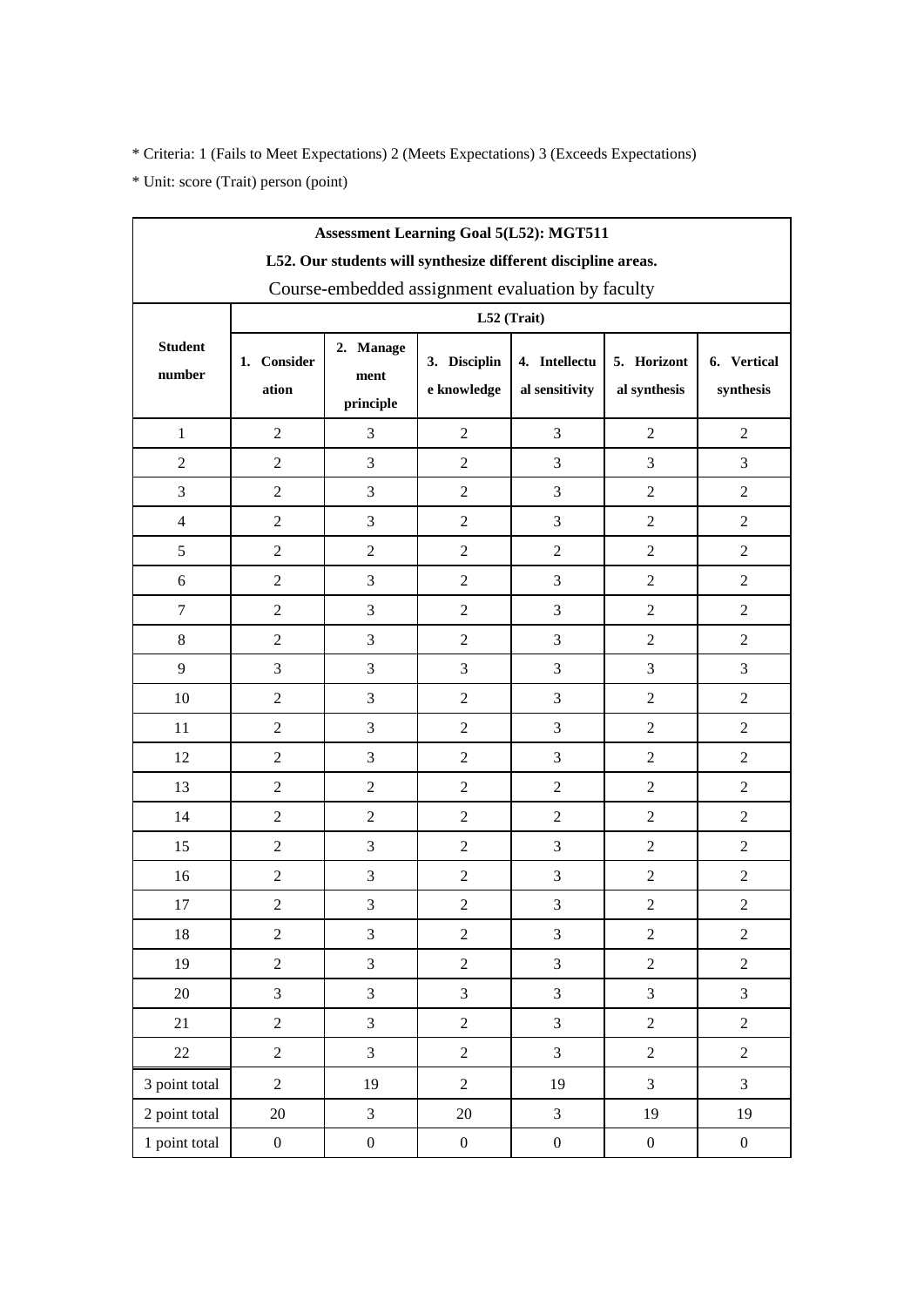| <b>Assessment Learning Goal 5(L53): MGT 511</b>  |                                                                                               |                |                |                |                |                  |                 |                |  |  |  |
|--------------------------------------------------|-----------------------------------------------------------------------------------------------|----------------|----------------|----------------|----------------|------------------|-----------------|----------------|--|--|--|
|                                                  | L53. Our student will use appropriate analytical technique to analyze data and solve business |                |                |                |                |                  |                 |                |  |  |  |
|                                                  | problems.                                                                                     |                |                |                |                |                  |                 |                |  |  |  |
| Course-embedded assignment evaluation by faculty |                                                                                               |                |                |                |                |                  |                 |                |  |  |  |
|                                                  | L 53 (Trait)                                                                                  |                |                |                |                |                  |                 |                |  |  |  |
|                                                  |                                                                                               | 2.Identif      | 3.Appro        |                |                | 6.Advan          |                 | 8.New          |  |  |  |
| <b>Student</b>                                   | 1.Proble                                                                                      | ication        | priate         | 4.Quanti       | 5.Qualit       | ced              |                 | ideas          |  |  |  |
| number                                           | m/object                                                                                      | of             | supporti       | tative         | ative          | analytica        | 7.Logical       | and            |  |  |  |
|                                                  | ive                                                                                           | alternati      | ng             | evaluatio      | evaluatio      | 1                | <b>Analysis</b> | analysis       |  |  |  |
|                                                  | finding                                                                                       | ve             | data/evi       | $\mathbf n$    | $\mathbf n$    | techniqu         |                 | methods        |  |  |  |
|                                                  |                                                                                               | options        | dence          |                |                | es               |                 |                |  |  |  |
| $\mathbf{1}$                                     | $\overline{2}$                                                                                | 3              | 3              | 3              | $\overline{2}$ | $\overline{2}$   | $\overline{2}$  | $\overline{2}$ |  |  |  |
| $\overline{2}$                                   | 3                                                                                             | 3              | 3              | 3              | 3              | 3                | 3               | 2              |  |  |  |
| 3                                                | $\overline{2}$                                                                                | 3              | 3              | 3              | $\overline{2}$ | $\overline{2}$   | $\mathfrak{2}$  | 3              |  |  |  |
| $\overline{4}$                                   | $\overline{2}$                                                                                | 3              | 3              | 3              | $\overline{c}$ | $\overline{2}$   | $\overline{2}$  | $\overline{2}$ |  |  |  |
| 5                                                | 2                                                                                             | $\overline{2}$ | $\overline{2}$ | $\overline{2}$ | 2              | $\overline{2}$   | 2               | 2              |  |  |  |
| 6                                                | $\overline{2}$                                                                                | 3              | 3              | 3              | $\overline{2}$ | $\overline{2}$   | 2               | $\overline{2}$ |  |  |  |
| $\tau$                                           | $\overline{2}$                                                                                | 3              | 3              | 3              | $\overline{2}$ | $\overline{2}$   | $\overline{2}$  | $\overline{2}$ |  |  |  |
| 8                                                | 2                                                                                             | 3              | 3              | 3              | 2              | 2                | 2               | 2              |  |  |  |
| 9                                                | 3                                                                                             | 3              | 3              | 3              | 3              | 3                | 3               | 3              |  |  |  |
| 10                                               | $\overline{2}$                                                                                | 3              | 3              | 3              | $\overline{c}$ | $\overline{2}$   | $\overline{2}$  | $\overline{2}$ |  |  |  |
| 11                                               | 2                                                                                             | 3              | 3              | 3              | 2              | 2                | 2               | 2              |  |  |  |
| 12                                               | $\overline{2}$                                                                                | 3              | 3              | 3              | $\overline{2}$ | $\overline{2}$   | $\overline{2}$  | $\overline{2}$ |  |  |  |
| 13                                               | $\overline{c}$                                                                                | $\overline{2}$ | $\overline{c}$ | $\overline{2}$ | $\overline{c}$ | $\overline{2}$   | $\overline{c}$  | $\overline{2}$ |  |  |  |
| 14                                               | $\overline{2}$                                                                                | $\overline{c}$ | $\overline{c}$ | $\overline{2}$ | $\overline{2}$ | $\boldsymbol{2}$ | $\overline{2}$  | $\overline{2}$ |  |  |  |
| 15                                               | $\overline{2}$                                                                                | $\overline{3}$ | $\overline{3}$ | $\overline{3}$ | $\overline{2}$ | $\overline{2}$   | $\overline{2}$  | $\overline{2}$ |  |  |  |
| 16                                               | $\overline{2}$                                                                                | 3              | 3              | 3              | $\overline{2}$ | $\overline{2}$   | $\overline{2}$  | $\overline{2}$ |  |  |  |
| 17                                               | $\overline{2}$                                                                                | 3              | 3              | 3              | $\overline{2}$ | $\overline{2}$   | $\overline{2}$  | $\overline{2}$ |  |  |  |
| 18                                               | $\overline{2}$                                                                                | $\overline{3}$ | $\overline{3}$ | $\overline{3}$ | $\overline{2}$ | $\sqrt{2}$       | $\overline{2}$  | $\overline{2}$ |  |  |  |
| 19                                               | $\overline{2}$                                                                                | 3              | $\mathfrak{Z}$ | $\mathfrak{Z}$ | $\overline{c}$ | $\overline{2}$   | $\overline{2}$  | $\overline{2}$ |  |  |  |
| 20                                               | 3                                                                                             | 3              | 3              | 3              | $\overline{3}$ | 3                | 3               | 3              |  |  |  |
| 21                                               | $\overline{2}$                                                                                | 3              | $\mathfrak{Z}$ | $\mathfrak{Z}$ | $\overline{2}$ | $\overline{2}$   | $\overline{2}$  | $\overline{c}$ |  |  |  |